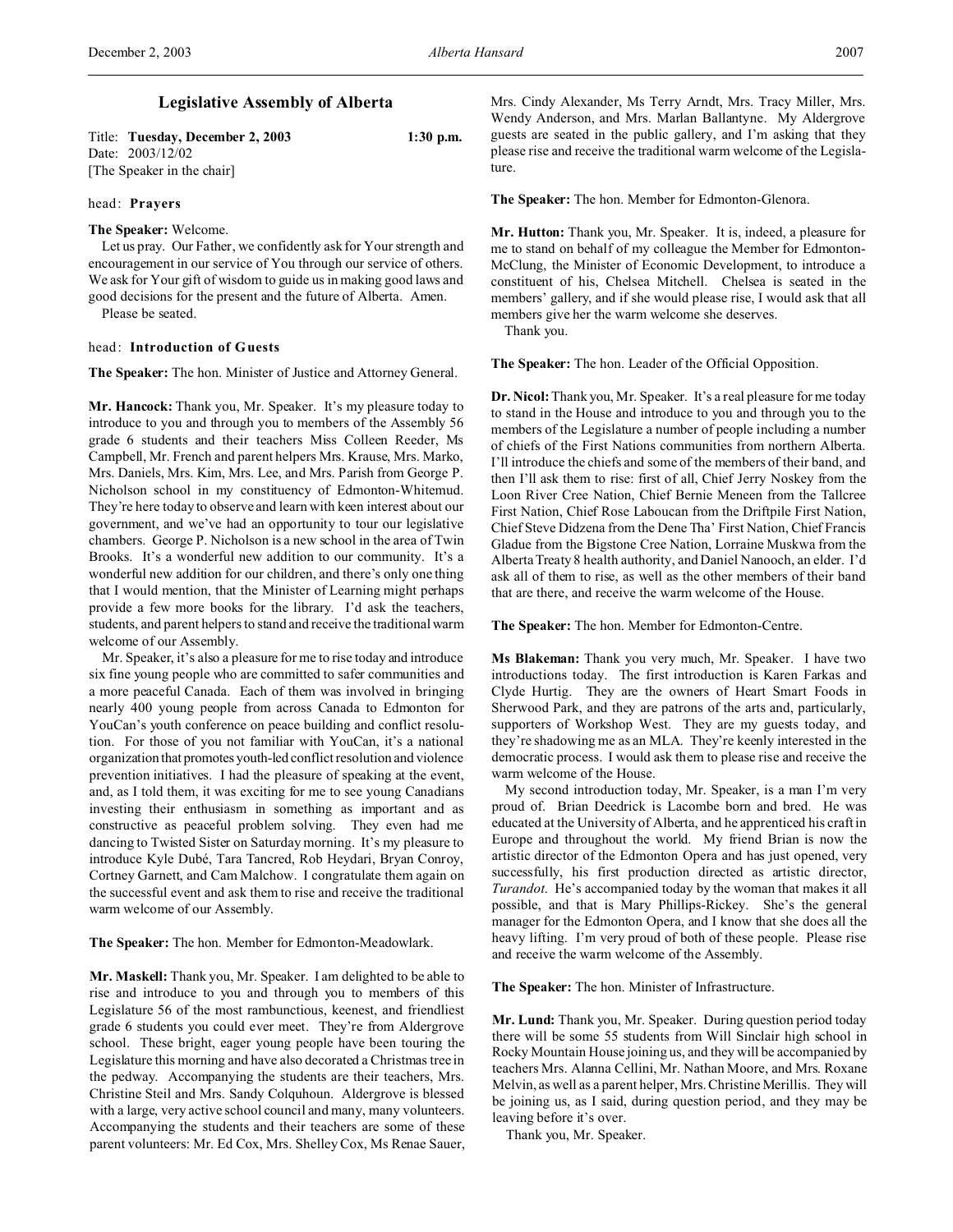**The Speaker:** The hon. Minister of Revenue.

**Mr. Melchin:** Thank you, Mr. Speaker. I'd like to take the opportunity today to introduce to you and to members of this Assembly two outstanding individuals from Calgary that I've the opportunity of meeting with, Mr. John Merrifield and Mr. Jim Wolfe from SAP Canada. If they would stand and receive the warm welcome of the Assembly.

### head: **Oral Question Period**

# **Access to Crown Land**

**Dr. Nicol:** Mr. Speaker, the Premier said yesterday with regard to Bill 49, "It was a case of the legislation getting out ahead of the consultation process." To the Premier: does your government have time before session ends in a few days to consult all the chiefs of the area to get their buy-in for Bill 49?

**Mr. Klein:** Mr. Speaker, I don't know about a buy-in, and certainly the Minister of Aboriginal Affairs and Northern Development and the Minister of Sustainable Resource Development met with some, not all, of the chiefs today – as I understand, one chief boycotted the meeting – to try and explain the intention of Bill 49. I would like to point out that Bill 49 is not intended to resolve the long-standing conflict between developers and aboriginal people over access to public lands. There is a separate consultation process that is now under way to resolve this issue, and that process has been led by the Minister of Aboriginal Affairs and Northern Development and involves six other ministers.

Bill 49 relates to this issue in only one specific way: it reinforces already existing laws against illegal activities on public lands. The bill reiterates that blockades and the charging or accepting of unauthorized access fees on public lands are illegal.

And they are illegal, Mr. Speaker.

I would remind the leader of the Liberal opposition that on February 9 he was quoted as saying that the government doesn't have the courage to do what they have to do: enforce the law. Well, that's exactly what Bill 49 does. Nothing more, nothing less.

#### *1:40*

**Dr. Nicol:** Mr. Speaker, Bill 49 only enforces half the law.

**The Speaker:** Hon. leader, please. We're now in third reading stage of Bill 49. The purpose of question period is not to debate the bill. If there are policy questions, proceed.

## **Dr. Nicol:** Just clarifying what I said, sir.

It is the aboriginal affairs minister's job to consult with the First Nations. Why were the First Nations not brought in and truly consulted on Bill 49 before it was introduced in the House?

**Mr. Klein:** Mr. Speaker, I alluded to that yesterday, and I said that perhaps they should have been involved in those consultations relative to the legislation. It doesn't change the fact that the legislation will go ahead, because it speaks to a matter of the law and the matter of the measures that need to be taken to make sure that the law is upheld. As I explained before, there is a separate consultation process now under way, and that process, as I understand, will continue.

I will have the Minister of Aboriginal Affairs and Northern Development explain more relative to the process.

**Ms Calahasen:** Mr. Speaker, the process on consultation, as I've indicated in this House, is to be able to work with the First Nations

and deal with a process for us to be able to identify how we can look at potential infringement and what would happen to aboriginal and treaty rights. We need to continue to do that, and that's very important.

On the issue of Bill 49 I'm sure my colleague from Sustainable Resource Development would like to discuss that further in terms of the recommendation that was brought forward.

**The Speaker:** I'm going to repeat what I just finished saying. We've now dealt with Bill 49 in first reading, second reading, committee, and it's on the Order Paper for third reading. We'll discuss process but not the bill.

**Dr. Nicol:** Mr. Speaker, to the minister of aboriginal affairs: given that \$6 million was to be spent, can she outline the process that she went through in consulting with the First Nations prior to the development of the bill and the introduction of that bill in this House?

**Ms Calahasen:** Well, Mr. Speaker, so many times I've talked about the whole issue of what we're doing on consultation, and obviously there is some misinformation and misunderstanding as to what's happening. The consultation initiative is to be able to deal with the various ministries who would come to the table to be able to develop guidelines and policies relative to how we work with First Nations on the development of this where it could potentially impact the First Nations' aboriginal rights and treaty rights. That's basically what we're doing. That's a separate process. That is dealing with that issue on a larger scale.

In terms of the other process, we are working on the contractor issue and the First Nations. First Nations wanted to get on the page in terms of economic development. We heard their concerns, and we know that we have to be able to deal with that issue and ensure that as we move forward, we continue to work with them on these issues. So, Mr. Speaker, we have some information that'll be coming out later on this afternoon.

**Dr. Nicol:** Mr. Speaker, Motion 01-11-28-03, passed by Treaty 8 First Nations of Alberta: "To reject Bill 49 in its entirety and further that the Chiefs Committee appointed develop an action plan for Treaty 8 (Alberta) to oppose Bill 49." This was moved by Chief Waquan and seconded by Chief Meneen and carried unanimously by their assembly. To the Premier: is it the policy of the Premier and of government still to pass this bill when he knows that Treaty 8 chiefs are completely opposed to this bill?

**Mr. Klein:** Mr. Speaker, I'll have the hon. minister who introduced Bill 49 speak to it, if you'll allow him, but, as I said, that bill is not intended to resolve the long-standing conflict between developers and aboriginal people over access to public lands. It is a bill to ensure that the law is upheld relative to enforcing already existing laws against illegal activity on public lands.

Mr. Speaker, relative to the motion passed by the chiefs, I asked the Minister of Aboriginal Affairs and Northern Development specifically – specifically – what is the problem with the legislation? Once I know – and if one of the chiefs or all of them would write me a note and tell me specifically, absolutely specifically what they object to – then perhaps we can deal with it, but according to the minister there were no specifics.

**Dr. Nicol:** Then to the Premier: will you pull the bill and meet with the chiefs that are in the gallery in this House today so that they can give you their understanding of what is needed to make this work?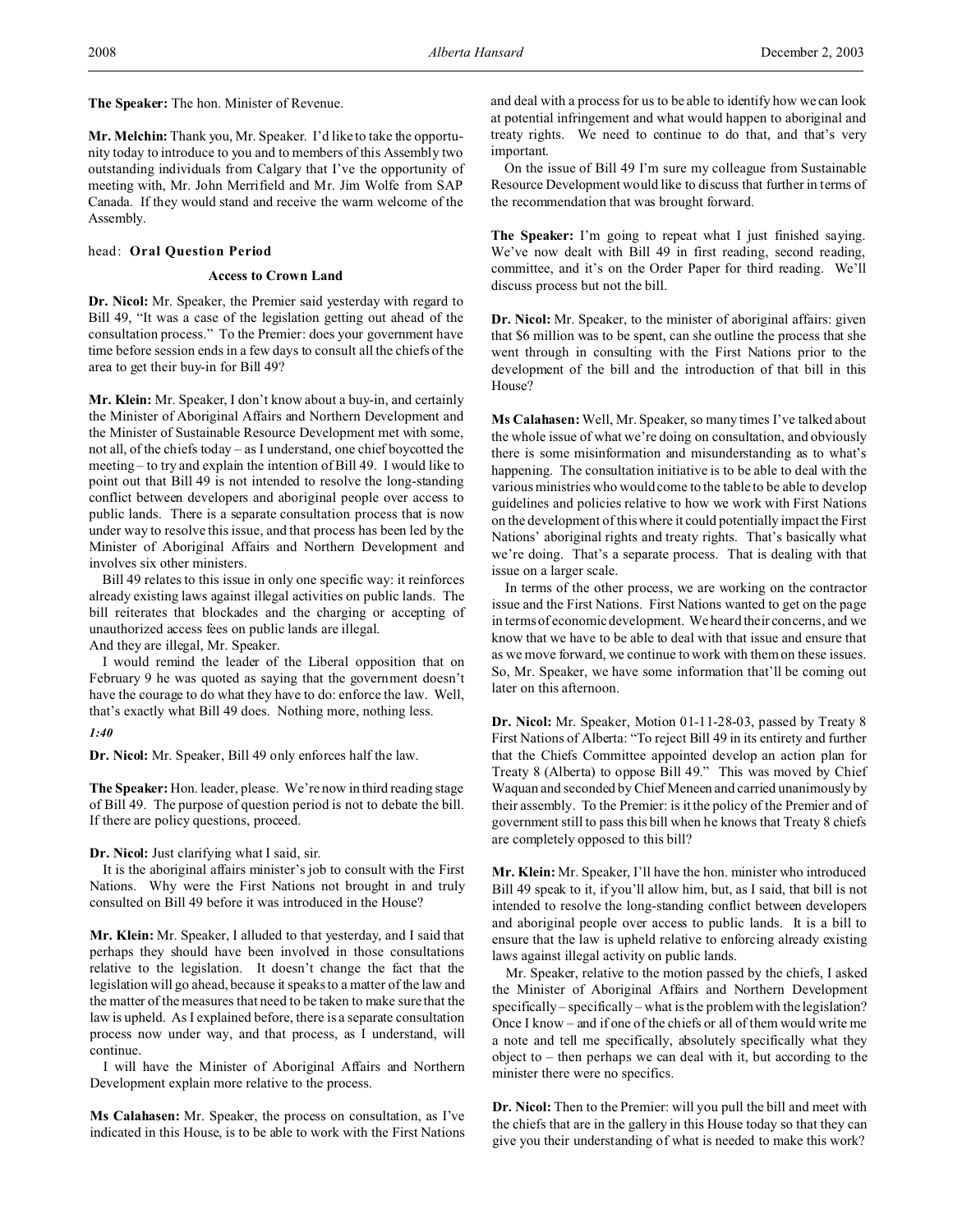**Mr. Klein:** Well, after your dissertation, Mr. Speaker, I don't know how to answer that question. I'll defer to the hon. minister.

**Mr. Cardinal:** Mr. Speaker, in relation to the process and just for clarification here, the bill is the law in general application. We manage over a hundred million acres of public land in Alberta. Five million of that is leased to various users even in the white area. Of course, there's a multi multi amount of users across the province. Therefore, that is why we followed the process we did.

**Dr. Nicol:** In a process of rebuilding the trust of First Nations, will the Premier meet with the chiefs in the gallery after question period?

**Mr. Klein:** Mr. Speaker, I haven't had a formal request, and I'm not considering the request or the demand by the leader of the Liberal opposition to meet with the chiefs as a formal request. If they write me a note, I'll take it under consideration.

Mr. Speaker, I would like to say that this is not an issue that relates to aboriginal people or First Nations people only. It is an issue, as the hon. minister pointed out, that is provincewide. There are instances, well, near the hon. leader of the Liberal opposition's own riding, where people say: well, you can come onto public land, if it's leased, if you, for instance, rent a cot in my granary or if you pay me to guide you. Well, that is illegal, because the law clearly states that access to public land shall be free access to public land. That is respecting the traditional rights of aboriginal people to hunt and fish on those lands, and we respect that. There are instances in southern Alberta, in central Alberta, and in numerous nonaboriginal areas where this practice is taking place, and all we want to do is introduce legislation to make sure that the law is enforced.

**The Speaker:** Third Official Opposition main question. The hon. Member for Edmonton-Gold Bar.

### **Premier's Trip to the United Kingdom**

**Mr. MacDonald:** Thank you, Mr. Speaker. It is interesting to observe just who exactly this government wants to meet with. The Premier, in discussing his travel plans, announced that he would be meeting with representatives of Centrica, the parent company of Direct Energy. However, yesterday during question period the Premier said: "I didn't meet with Centrica in London. I ran into a representative of the company and exchanged a few words with him." My questions are to the Premier. Will the Premier disclose where he just happened to run into the Centrica representative in London and what the full extent of their conversation was?

### *1:50*

**Mr. Klein:** I'd be very, very happy to, Mr. Speaker. The extent of our conversation was very, very brief indeed. I ran into the representative of Centrica at a joint dinner meeting of the chamber of commerce. Or maybe it was a luncheon meeting. I'm not quite sure. I know that there was food, and I know that it was a joint meeting of the Canada-U.K. Chamber of Commerce. The representative from Centrica was there.

The conversation lasted about 30 seconds to 45 seconds, maybe up to a minute; I don't know for sure. After "Hi. How are you? Centrica? Oh, I know Centrica, yes. You're involved in Alberta. We look forward to your participation. I understand that you have some matters that are now before the Alberta Energy and Utilities Board. I hope that they can be sorted out as quickly as possible," his reply was, "Yes, I do hope that they can be sorted out as soon as possible." That was the end of the conversation.

**Mr. MacDonald:** Mr. Speaker, again to the Premier: given that yesterday the Premier said that "they're hopeful of having their issue vis-à-vis Direct Energy resolved before the Energy and Utilities Board very shortly," does the Premier not even know when he's being lobbied?

**Mr. Klein:** Mr. Speaker, I don't know if the gentleman gave me his card or not, but in no way was I being lobbied. In no way whatsoever was I being lobbied. That was the extent of the conversation. If I can track down the gentleman, I will gladly give the hon. member his name so he can ask the person himself if, in fact, that person lobbied me. It simply didn't happen.

**Mr. MacDonald:** Again, Mr. Speaker, to the Premier: when will this government stop interfering with the decision-making process of the Alberta Energy and Utilities Board?

**Mr. Klein:** Mr. Speaker, I don't know of any instance where this government has interfered, actually intervened, with the process of the board.

Relative to the Centrica issue, I have never nor will I ever send a letter, make a phone call, discuss this matter with any member or any staff person of the Alberta Energy and Utilities Board. It would be improper, and I certainly wouldn't do that. I don't know if the member of the opposition would do that, but I wouldn't do it.

**The Speaker:** The hon. Member for Edmonton-Highlands, followed by the hon. Member for Lacombe-Stettler.

#### **First Nations Economic Development**

**Mr. Mason:** Thank you very much, Mr. Speaker. For many years First Nations people have been struggling to obtain independence in economic development, and the governmenthastwiddled its thumbs. The Minister of Aboriginal Affairs and Northern Development has clearly dropped the ball in terms of consolidation with respect to Treaty 8 people on the legislation which is currently before this House. My question is to the Premier. Why is it, Mr. Premier, that the economic development concerns of First Nations people can sit on the back burner for years and years and the government can move very, very quickly and by stealth to take away their rights through a piece of legislation?

**Mr. Klein:** Mr. Speaker, I take great exception to that statement. I take exception to that statement because we have in this caucus, in this Assembly, two aboriginal members: the Minister of Aboriginal Affairs and Northern Development and the Minister of Sustainable Resource Development. [interjection] No. One Métis and one treaty. [interjections] Four Métis and one adopted.

Mr. Speaker, having said that, I'm sure that the ND and the Liberal opposition would agree that no one ought to be able to break the law, whether that person is white or a member of First Nations or of any other descent. No one in Canada should be allowed to break the law, and Bill 49 simply reinforces the right to uphold the law.

Mr. Speaker, relative to the consultation and to speak to the issue that the hon. member raises, first of all, the consultation process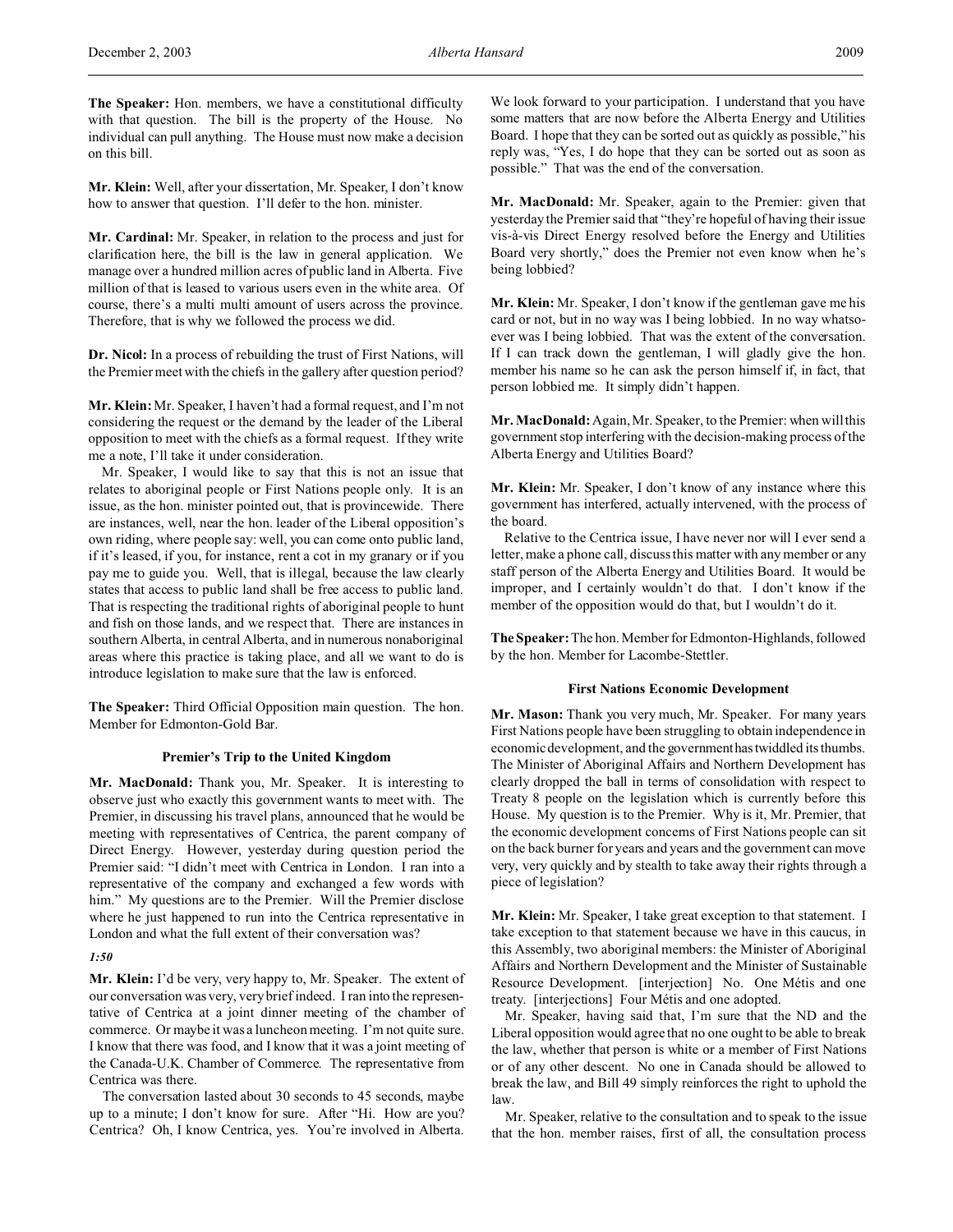We resist suggestions that an attempt be made to influence the manner – and this speaks to the issue that was brought up previously – in which the Energy and Utilities Board deals with First Nations issues but indicate that industry is entitled to contact the board directly with its concerns and that Alberta differentiate between the understandable concerns of contractors related to fees and blockades and the less legitimate complaints about the loss of market share to First Nations. I think that's very important. As a result of rational . . .

**The Speaker:** Hon. Premier, I think we're getting into a debate on the bill here, on which we've arrived at reading three now. I'm going to repeat that for the third time.

The hon. member.

**Mr. Mason:** Thank you very much, Mr. Speaker. The question really is this: why is the government prepared to move very quickly in strengthening the law yet has dragged its feet for years and years in respect to the concerns of the aboriginal people and their economic development?

**Mr. Klein:** Mr. Speaker, that is not true. That is absolutely untrue. This member should stand up and apologize. There is no government that has done more for aboriginal people than this government. That is so untrue, so false. He should be ashamed of himself. He should apologize to this House and to the people of this province.

**The Speaker:** The hon. member.

**Mr. Mason:** Thank you very much, Mr. Speaker. Again to the Premier: why is it, then, that aboriginal people and Treaty 8 people are here? Not to observe what the New Democrat caucus is saying but what your government is doing when your government sells them out.

**Mr. Klein:** Mr. Speaker, I just received a note signed by five of the chiefs requesting a meeting as soon as question period is over or immediately after the Assembly is complete for the day. I will meet with the chiefs maybe not today but at some future time in the very near future. I have commitments for the rest of the day, and I'm sure that members of the First Nations have commitments. So I just can't drop everything and have a meeting, but I will pass this on to my appointment secretary. She will contact one of the chiefs, and we will set an appropriate time for a meeting. That's not a problem.

## *2:00* **Internet Luring**

**Mrs. Gordon:** Mr. Speaker, I'm very troubled by recent reports of two young girls who were lured over the Internet into potentially dangerous and harmful situations. In the case of the young lady from Lacombe, she flew all the way to Toronto on a ticket purchased by a Toronto male. Fortunately, this played out well as there was a great deal of assistance between police forces and officers that led to a successful conclusion. The male in question was apprehended immediately upon the girl's disembarkment at Pearson international airport. Both girls in question were only 15 years old, yet no charges were laid. To the Minister of Justice: can the minister explain what he has done to ensure that Canadian laws protect children in these

situations and further explain why charges could not be laid against the males allegedly involved?

**The Speaker:** The hon. Minister of Justice and Attorney General on the first section of the question. The second one is not within the purview of the House.

**Mr. Hancock:** Thank you, Mr. Speaker. As the House will know, because I've taken every opportunity I can to talk about this issue, we in Alberta have taken a very strong position about the protection of our children and a very strong position with respect to federal laws that need to be changed with respect to protection of children from child pornography and to increase the age of consent. In fact, this House passed a resolution several years ago, unanimously I believe, encouraging the federal government to raise the age of consent.

Currently the age of consent for sexual activity with a person is 14 years of age. It would send a clear and unambiguous message that children are not appropriate sexual partners where significant age discrepancy exists by raising that to 16 years of age. Now, this comes into play with respect to Internet luring because the sections of the code with respect to age and consent for sexual activity are the same sections of the code that are relied on with respect to the Internet luring changes that the federal government is proposing. Strengthening the Internet luring questions will only go so far. We also need to strengthen the law with respect to the age of consent.

With respect to the specific case that the member mentioned, I can't speculate as to what information or evidence the police had with respect to laying a charge, but I can say that it's safe to say that children in chat rooms are being preyed upon by men who would not otherwise have access to them. When a 15 year old shows up at a meeting, consent is not the real issue. The child will be impressed or intimidated into following through with promises made.

So raising the age of consent to 16 would have protected both of the girls in this situation, raising the age to 16 would have put more teeth into the Internet luring provisions, which the federal government is proposing for the Criminal Code, and raising the age of consent would have been essential to allowing a prosecution of this type of offence.

**Mrs. Gordon:** My next question, Mr. Speaker, is to the Solicitor General. If the police had had timely access to passenger lists, apprehension of one of the young ladies could have taken place before departure at the Edmonton International Airport. Why can't the police intervene earlier by accessing passenger manifests without a court order when time is of the essence and lives could be at stake?

**The Speaker:** The hon. minister.

**Mrs. Forsyth:** Thank you, Mr. Speaker. My understanding is that the passenger in this case, the young person, had a valid ticket, and she had not committed a crime under existing law before boarding the aircraft. That doesn't necessarily mean that the person that lured her hadn't committed a crime. Under federal freedom of information legislation police do not have access to the passenger list. I also understand that in this case in question the police were able to determine through other methods that the young person was aboard the plane and were able to safely apprehend her and return her. Airlines and police work in co-operation during occasions that might be deemed to be an emergency or an urgent situation, as they did in this particular case.

Mr. Speaker, I also understand that the parents in this case were so pleased with the RCMP's quick work that they gave the Edmon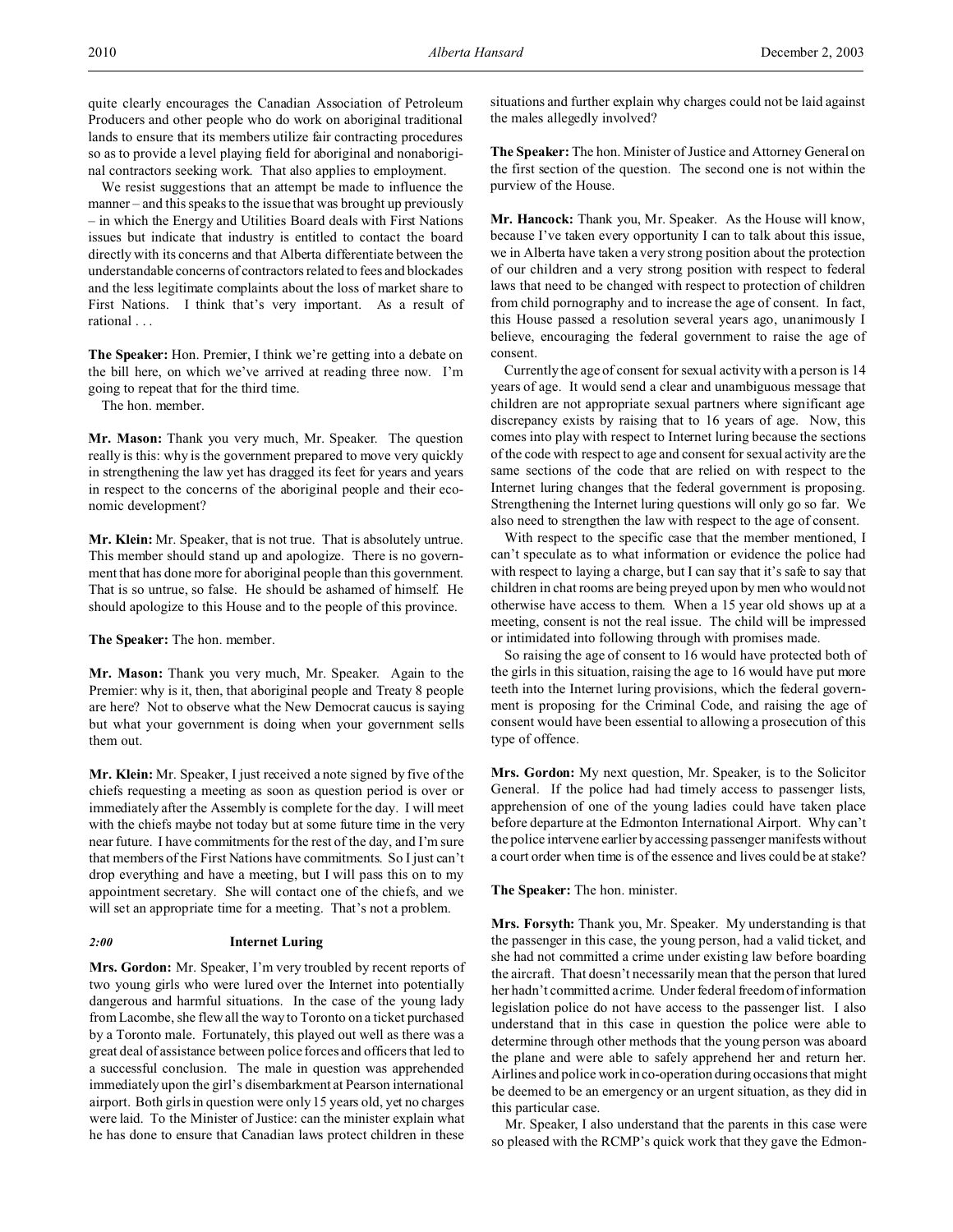ton International Airport RCMP detachment a plaque of appreciation. The system worked well in this case, and the police need to be commended for their hard work.

**The Speaker:** The hon. member?

### **Southeast Calgary Hospital**

**Dr. Taft:** Mr. Speaker, in 1998 the Premier said of southeast Calgary, "Clearly, [it] has been identified as one of the fastest growing areas, and that's where the next hospital should be built." Well, it's five years later, and this government hasn't provided a penny for a new hospital in southeast Calgary. In fact, the Calgary health region is having to turn to private funds to build the hospital. My questions are to the Premier. Why has the Premier broken his word to the people of Calgary by not providing the funds necessary for a new hospital?

**Mr. Klein:** That is not quite true, Mr. Speaker. Really, we appoint regional health authorities to advise us on the health needs in a particular region. In this particular case, we are waiting for a formal request from the RHA. I have had informal meetings with the president of the RHA, Jack Davis, relative to the approach that they would like to take; that is, that the RHA would like to take vis-à-vis a new hospital in the southeast or the south. Mr. Davis indicates to me that they, being the RHA, would like to pursue the P3 notion relative to the construction of a hospital. There has never, never, never been a formal request for funds to build a new hospital.

**The Speaker:** The hon. member.

**Dr. Taft:** Thank you, Mr. Speaker. Well, given the expected \$3.4 billion surplus, would the province fund a new southeast Calgary hospital with public funds if they received such a request?

**Mr. Klein:** That is purely hypothetical, Mr. Speaker. We would have to examine it. It would have to go through the process of Agenda and Priorities, on to the standing policy committee, then to Treasury Board, then to cabinet, then to caucus. It would have to have a thorough vetting. We would have to look at the project in terms of our overall financing requirements. We would have to have discussions with the RHA relative to the scope and the size of the facility.

So there are many, many questions that need to be answered, and only the government can answer those questions. It's not as simple as the opposition would have everyone believe it is by saying: will you now commit, you know, a half billion dollars or so to a hospital? I mean, if that's the way that they propose to conduct government, it's no wonder that they only have seven members.

**Dr. Taft:** Will the Premier assure Calgarians that the owners and operators of any new southeast Calgary hospital will not be foreign investors?

**Mr. Klein:** Mr. Speaker, again, that is so hypothetical, so far down the road. We haven't received any proposals of any form. Admittedly, there have been informal discussions relative to the need for a hospital in southeast Calgary, and I agree with assertions that there is a need for the hospital. I'm sure that MLAs who serve that area agree that there is a need for a medical facility, a hospital in that area, but as to the design, who will finance it, whether it's publicly financed or whether it's alternatively financed privately, those details haven't been worked out, and I can't comment on whether or not the RHA would exclude foreign investors.

**Mr. Lund:** Mr. Speaker, the member indicated that we hadn't done anything relative to the hospital in south Calgary. The fact is that we have allowed the assembly of the property in order to accommodate this facility, and we are currently in the process of assisting with the scope of the project as it relates to the programs that will be operated out of that hospital. So to ever indicate that, in fact, there's been no response from government is absolutely false.

**The Speaker:** The hon. Member for Drayton Valley-Calmar, followed by the hon. Member for Edmonton-Centre.

#### *2:10* **Diversified Livestock Producers**

**Rev. Abbott:** Thank you, Mr. Speaker. Many of my constituents who own and operate diversified livestock operations are very concerned that they were not included when the compensation programs for cattle producers were developed even though diversified livestock operations were also being hurt by the border closure. My question is for the Minister of Agriculture, Food and Rural Development. What kind of compensation was available for diversified livestock producers?

**Mrs. McClellan:** Mr. Speaker, let me clarify for the hon. member. Diversified livestock operators were eligible for each and every program that was related to BSE slaughter. They were included in the Canada/Alberta slaughter program. They were involved in the fed cattle competitive bid program, and in fact because of the necessity of waiting for slaughter capacity, we extended a slaughter program for those diversified livestock operators. So they have had very equitable treatment since May 20.

**The Speaker:** The hon. member.

**Rev. Abbott:** Thank you, Mr. Speaker. My only supplemental for the same minister is: how does the minister's recent announcement of an Alberta mature animal transition program affect diversified livestock producers?

**Mrs. McClellan:** Mr. Speaker, because all ruminants were affected by the May 20 BSE discovery in Alberta and all ruminants do not have the same type of operation, we have had to work with each industry, whether it was elk, deer, llama, alpaca, goats, sheep, as well as cattle, to ensure that whatever programs we put in place to support them work for them.

Because bison and cattle have a fairer slaughter market, they will be included under slaughter. Because elk, deer, and some of the others do not have that type of meat market developed, in consultation with them we have developed a feed program or something that suits their activity better. We established very quickly, as well, an other-ruminant roundtable, and each one of these groups has a member on that, and they assess this on a weekly basis and tell us whether it's working or not.

So, Mr. Speaker, we think we're well on the right track with diversified livestock in dealing with BSE.

**The Speaker:** The hon. Member for Edmonton-Centre, followed by the hon. Member for Cardston-Taber-Warner.

### **Homeless Shelters**

**Ms Blakeman:** Thank you, Mr. Speaker. Last month the Minister of Seniors proposed charging homeless people a fee of up to a third of their income, if they have one, to stay at homeless shelters to foster responsibility. The proposal suggests that the money would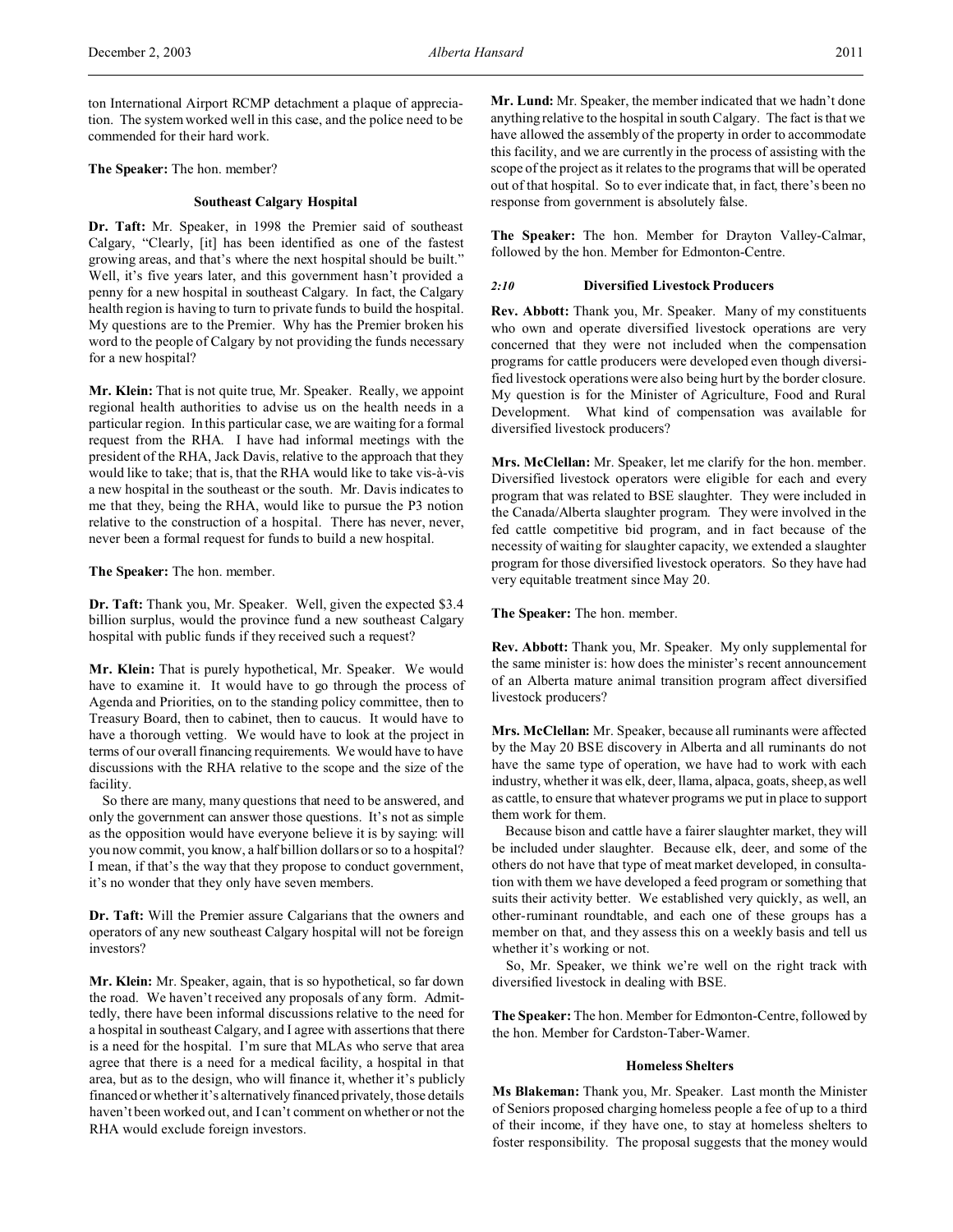be saved for a client in order to help pay for damage deposits on apartments. My questions today are to the Minister of Seniors. How does the minister see this plan helping people with mental illness or long-term health or addiction problems? Do they magically receive budgeting and coping skills they didn't have before?

**Mr. Woloshyn:** Well, Mr. Speaker, she raises two very different issues. I was referring to people who have an income who use the shelters as an interim residence, if you will. In the aftermath of the publicity surrounding it, it's very interesting to find that some shelters even currently charge for what I was suggesting. The next step is for these shelters to work with the individuals that are paying to have the transition to more permanent housing by helping with the damage deposit and first month's rent. So that's something that perhaps we'll be continuing to see further with the shelter operators.

With respect to folks with other kinds of problems, there are agencies that work with them, and, yes, they are a concern, and at some point we'll be trying to determine if there are better places for them to lodge and to live permanently. Through our Canada affordable housing program, Mr. Speaker, we've already opened facilities for people who have need for supports across this province, and we'll be opening more of them. So I think it's a matter not without cause that Alberta is being looked upon across the country as a leader in providing housing, a leader in the new program that is going forward with the Canada affordable housing program to the extent that if we choose, we can sign on for an additional four years after this particular four-year period is over.

**The Speaker:** The hon. member.

**Ms Blakeman:** Thank you, Mr. Speaker. Again to the same minister: can the minister table or show us what studies he consulted that would make a reasonable person believe that charging a homeless person for shelter would create responsibility? What studies did he look at?

**Mr. Woloshyn:** I would turn the question around and ask the hon. member if she is aware of the different kinds of classifications of people who occupy homeless shelters. My understanding is that there are some folks in there who can stay in a shelter for up to two years. There are other folks who are in there for a shorter period of time. [interjection] A little longer, I'm told from the other side. The people who are in the news the most are the folks who need overnight, shall we say, short-term, emergency kinds of locations.

This year, Mr. Speaker, we have been tracking the use of shelters on a daily basis. I'm very pleased to announce that on a nightly basis the Herb Jamieson shelter in Edmonton has vacancies. We are short of spots for folks who are inebriated, and that's something that we're working on currently with the Hope Mission in Edmonton. In Calgary we have made arrangements with the Calgary Drop-In Centre for an additional possible 200 emergency beds until the end of March, and I'm pleased to say there that about 50 of those beds on the average are not occupied. In addition, the province operates the Sunalta shelter, which has a capacity of 150 emergency beds, 50 of which on the average are not occupied. So currently, if things remain the same, we have the situation very well in hand in both Edmonton and Calgary.

**The Speaker:** The hon. member.

**Ms Blakeman:** Thank you very much, Mr. Speaker. To the same minister: the minister purportedly apologized for making public prematurely this idea of charging the homeless fees, but is this idea still being worked on behind closed doors?

**Mr. Woloshyn:** Mr. Speaker, as the member knows, anytime that she has a question to ask me, I always answer it, and there's nothing going on behind closed doors. The issue came forward when I answered a question posed to me in Calgary at the opening of a shelter, the Ward shelter, and I answered the reporter quite honestly, saying that that was under consideration.

Yes, we will be discussing the viability of it with shelter operators. I might point out, Mr. Speaker, that if any shelter operators do not subscribe to it, it cannot be imposed on them. They are the key to making it work. The government does not get involved directly with their operations. I'm very sure that we'll see as the days go by that the value of this suggestion will be recognized and that we will have some buy-in from the operators across the province.

**The Speaker:** The hon. Member for Cardston-Taber-Warner, followed by the hon. Member for Edmonton-Ellerslie.

#### **Grain Marketing**

**Mr. Jacobs:** Thank you, Mr. Speaker. Last fall the Alberta Wheat and Barley Test Market Act was passed into Alberta law. This act allows the minister of agriculture to enter into an agreement with either the Canadian Wheat Board or the federal government to allow a test open market for wheat and barley in Alberta. Many of my constituents were excited by the passage of this law as they feel they deserve the opportunity to sell their wheat and barley to any buyer, including the Canadian Wheat Board. Their excitement is waning, however, as the marketing situation hasn't changed in Alberta over the past year. My question to the Premier: since last fall what has the province done to support and assist Alberta's grain producers in their efforts to convince the Canadian Wheat Board that they deserve to have marketing choice just like farmers in Ontario?

**Mr. Klein:** We're working on the test market, of course. I don't know the state of our legislation. The hon. Member for Calgary-Mountain View is going to introduce legislation, Mr. Speaker, that probably will be challenged by the federal government, which seems to favour, as the NDs do, monopolies and seems to discount and ignore democracy.

## *2:20*

This legislation will say, basically, what the majority of Alberta farmers have been saying, that they want choice. They want choice to market their barley and wheat either through the Canadian Wheat Board or privately contracting that wheat or barley. That's what the legislation will say fundamentally, but we're sure that the federal government will say: "You can't have choice. My gosh; that is democratic. That's un-Canadian. My goodness; don't you realize that this was brought in under the War Measures Act prior to the Second World War? This legislation is needed. My God; we have built a huge bureaucracy to support it."

**The Speaker:** Once again, I'm not really sure that the purpose of question period is to debate legislation that still has not been introduced.

The hon. member.

**Mr. Jacobs:** Thank you, Mr. Speaker. My next question is to the Minister of Agriculture, Food and Rural Development. Given the debate that has evolved around the issue of choice, how can this government be sure that producers in Alberta want marketing choice?

**Mrs. McClellan:** Well, Mr. Speaker, we had a recent survey that shows that 68 percent of barley growers prefer choice, 64 percent of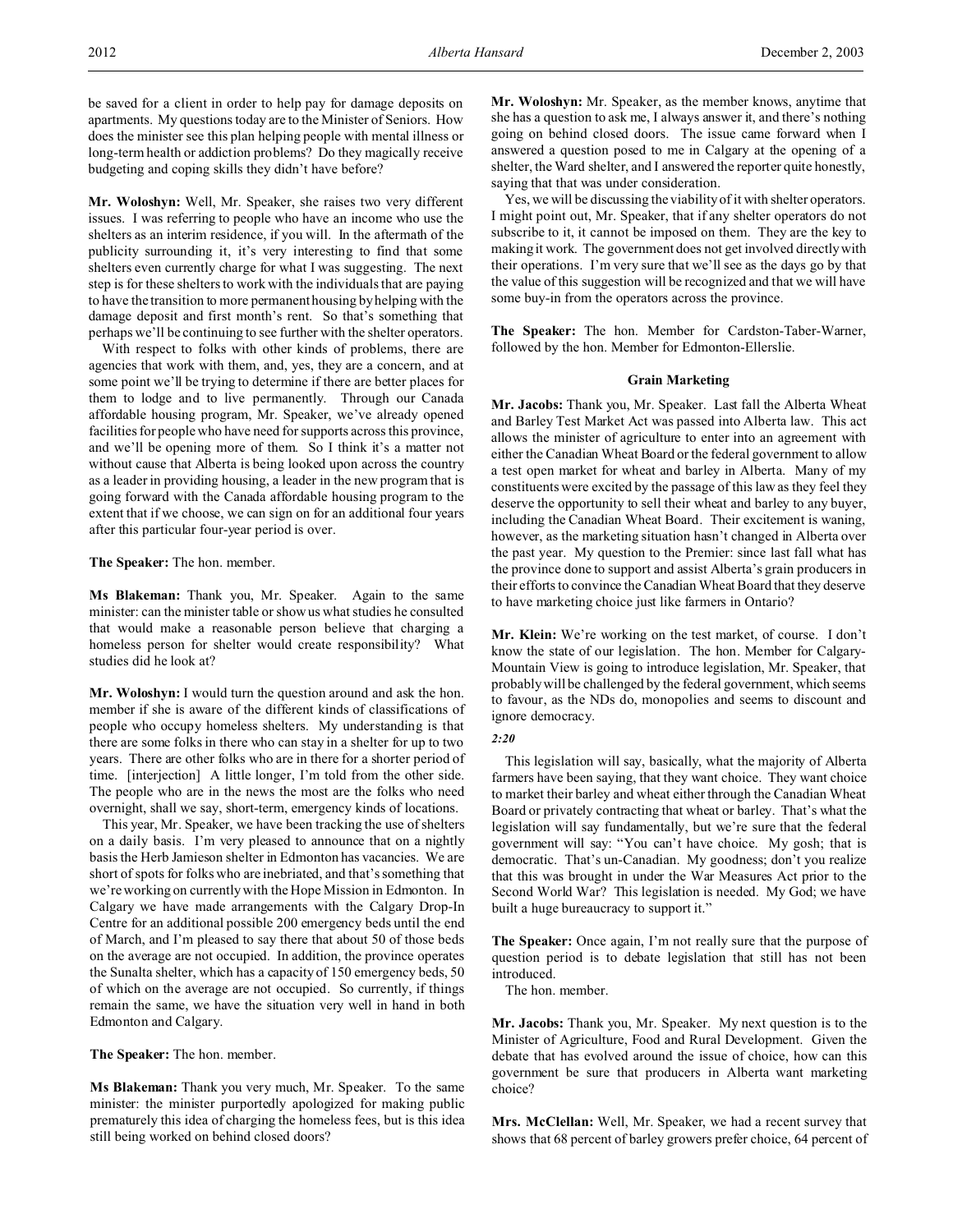Mr. Speaker, we hear trumpeted by the Canadian Wheat Board that it is a producer-driven, producer-elected organization. Well, one should examine the boundaries for the electoral districts, and they would find that many of them spread across into Saskatchewan and are not truly representative of Alberta. The second thing that they should note is that many farmers in this province, out of frustration with this monopoly, have quit growing board grains. That is a shame because we grow some of the best-quality wheat and barley in the world right here in this province.

I will tell the hon. member this: this government is elected by Albertans, only Albertans, and we'll fight for Albertans on this issue.

**The Speaker:** The hon. member.

**Mr. Jacobs:** Thank you, Mr. Speaker. A final question to the same minister: now that the government has a clear mandate, what steps are being taken to establish marketing choice in Alberta?

**Mrs. McClellan:** Mr. Speaker, we would like to take the test market, which was passed in legislation by this government last session, to Ottawa, to the minister responsible, for a final result. We've worked hard to make sure that this is something very simple, very clear that they could clearly respond to with a yes, preferably. However, it seems to be a bit dark in Ottawa right now to deal with this, and I understand that. But I have requested a meeting with Minister Goodale, who is still responsible for the Canadian Wheat Board, and have suggested through my staff that I would meet him in Saskatchewan – I'm very close to that – and try and present our case in a way such that they can understand that this is not against the Wheat Board, that this is not about the demise of the Wheat Board, that it is about offering the fundamental choice to Alberta producers that producers in Ontario have today.

**The Speaker:** The hon. Member for Edmonton-Ellerslie, followed by the hon. Member for Edmonton-Strathcona.

#### **Old-growth Forests**

**Ms Carlson:** Thank you, Mr. Speaker. The preservation of oldgrowth forests has limited economic value, but these forests do make Albertans rich, rich in natural heritage and the knowledge that we are preserving a rare and beautiful type of ecosystem. This government's policies reflect only Albertans' interest in these forests' economic value, and this has to change. My question to the Minister of Sustainable Resource Development: why does this minister maintain policies that encourage the destruction of old-growth forests rather than their preservation?

**Mr. Cardinal:** Mr. Speaker, by the way the question is framed, I don't believe the member would know what an old forest looks like anyway, but that's beside the point. I do live in northern Alberta. As an example, my constituency covers all the way to the Northwest Territories and borders Saskatchewan. It's over 100,000 square kilometres.

### **Dr. Taylor:** How many?

**Mr. Cardinal:** Over a hundred thousand square kilometres, Mr. Speaker. And it is forested. Sixty percent of our province is forested and very well managed. We have one of the best-managed forest operations in North America. We have lots to be proud about rather than trying to run the system down.

**Ms Carlson:** Mr. Speaker, then when is this minister going to implement the Alberta forest conservation strategy, a progressive forest management vision that was agreed to by industry and environmentalists but which this government simply tossed away?

**The Speaker:** The hon. minister.

**Mr. Cardinal:** Yes, Mr. Speaker. It's something we're definitely working on. There was one clause in that particular area that I wasn't in agreement with, and that particular clause, I believe, has been changed now. When that happens, we'll go through the process.

**Ms Carlson:** Mr. Speaker, would the minister at least move this province toward natural disturbance model forest harvesting, whereby old-growth forest is maintained rather than decimated?

**Mr. Cardinal:** Mr. Speaker, we do have our forest management agreements in Alberta, we have our quota systems, we have our commercial timber permits, and then we have our private woodlots, which provide a lot of the wood in Alberta. In relation to old-growth forest – in fact, the other terminology that's used, of course, is the Canadian boreal initiative, which is no doubt part of what the member is questioning in relation to old-growth forests. In our forests, I would say, there are some areas where trees may be a hundred years old, but in general we have a lot of young forests also, which are very, very healthy.

When the FMA holders, for an example, do a plan – it's about a 20-year plan – they have to develop a 10-year plan of how the area is going to be developed. Then they have a five-year operating plan, and then they have an annual operating plan, which they have to take to the public to develop. So anyone that's interested, including this member, could participate in any of the public meetings in relation to how our forests should be planned. This member is welcome to come to northern Alberta and enjoy the scenery there and see how well our forests are managed.

**The Speaker:** Hon. members, in 30 seconds from now I'll call upon the first of a number of members to participate, but in the interim might we revert briefly to Introduction of Guests?

[Unanimous consent granted]

head: **Introduction of Guests**

*(reversion)*

**The Speaker:** The hon. Member for Calgary-Currie.

**Mr. Lord:** Thank you, Mr. Speaker. It's my pleasure to rise today to introduce to you and through you to all members of the Assembly a very old friend of mine – well, he's not that old, actually – wellknown local musician Action Jackson, Lee Elwood Mayes. He's seated in the public gallery, and along with him is his much better half, I might add, Jacquie Chastellaine, travel agent extraordinaire. Along with them are Lee's nephew, Dallas James Mayes, and daughter, Raimi Li-Anne Mayes. I'd ask that they rise and receive the warm traditional welcome of the Assembly.

**The Speaker:** Hon. Minister of Infrastructure, your guests are now here.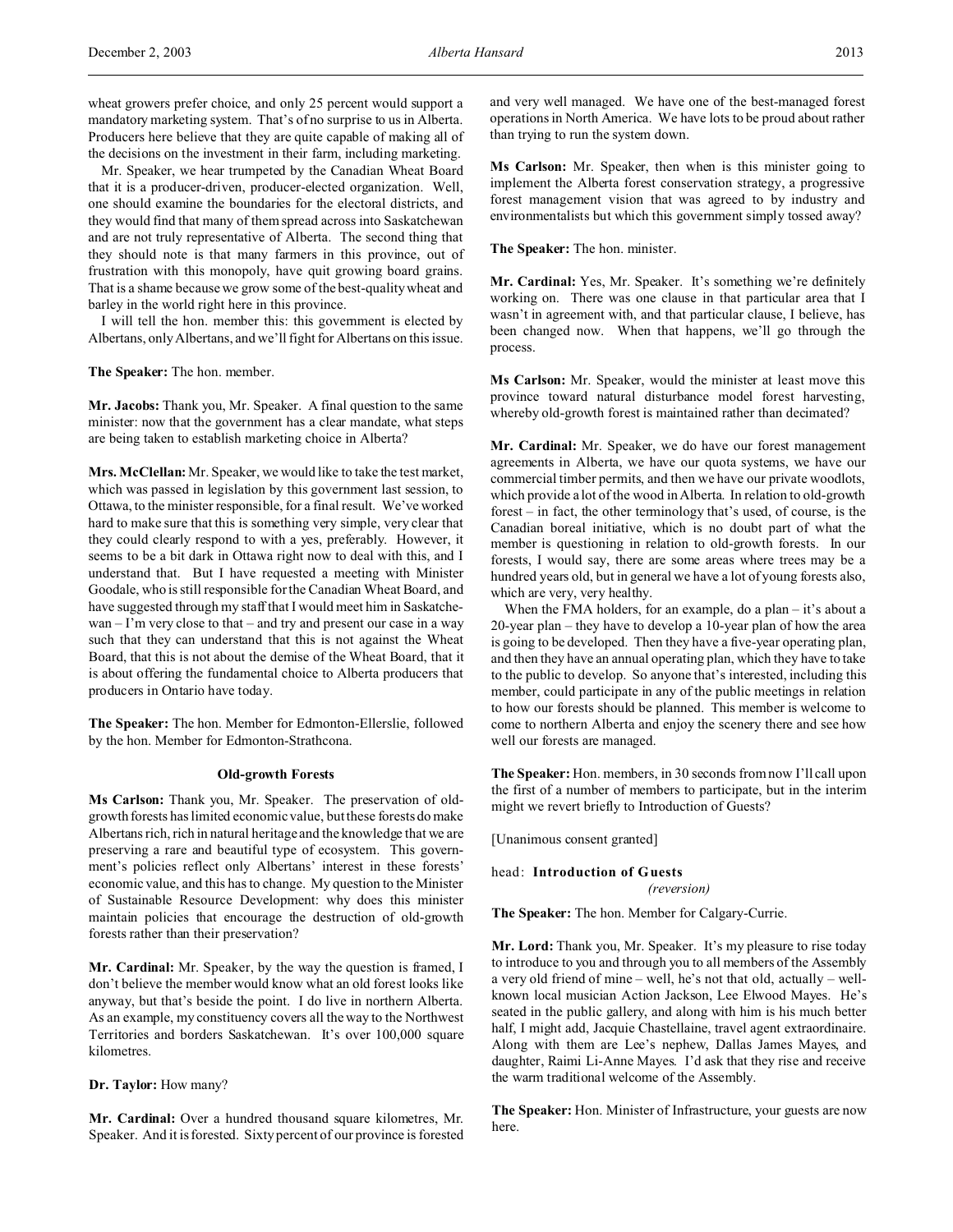**Mr. Lund:** Thank you, Mr. Speaker. I did introduce my guests earlier, but they weren't in the House, so I want to take this opportunity to introduce to you and through you to members of the Assembly some 55 students from Will Sinclair high school in Rocky Mountain House. They're accompanied by three teachers and a helper. I would ask them to rise and receive the cordial welcome of the Assembly.

### *2:30*head: **Members' Statements**

**The Speaker:** The hon. Member for Cardston-Taber-Warner.

### **2001 Southern Alberta Water Sharing Group**

**Mr. Jacobs:** Thank you, Mr. Speaker. It is my pleasure to rise in this Assembly today to recognize an outstanding group in my constituency that has been presented with a prestigious award. The Irrigation Association has granted the distinguished national water and energy conservation award to the 2001 Southern Alberta Water Sharing Group. This group includes the St. Mary irrigation district and is also comprised of the Aetna, Taber, Raymond, Magrath, and Leavitt irrigation districts.

These districts were presented with their award at the Irrigation Association's 24th annual international irrigation show in San Diego on November 19. The awards were established in 1982 to honour extraordinary achievements in the conservation of water and energy relating to irrigation procedures, equipment, methods, and techniques.

Mr. Speaker, the 2001 Southern Alberta Water Sharing Group was formed to manage water as effectively and fairly as possible. In the winter, spring, and summer of 2001 southern Alberta experienced abnormally warm and dry weather conditions. Despite the area's intensive irrigation infrastructure the below-normal precipitation from previous years had made the situation critical. By 2001 the water supply had diminished to cover only 60 percent of the rights of its licence holders. With this water shortage the districts and licensees acknowledged that if they shared the water supply, they could remedy the situation and no one party would be severely hurt.

The irrigation districts worked closely with Alberta Environment staff to implement a mutually agreed upon water-sharing contract. This unprecedented co-operation among irrigation districts, farmers, livestock operations, recreational facilities, towns, villages, industry, as well as local and provincial governments resulted in a system that supported the whole community rather than just special interests.

Mr. Speaker, I am proud to recognize the Southern Alberta Water Sharing Group, and I would like to extend my sincere congratulations on the granting of their esteemed award.

Thank you.

**The Speaker:** The hon. Member for Edmonton-Castle Downs.

### **Education System**

**Mr. Lukaszuk:** Thank you. Fabulous things are happening in Alberta's education system which definitely are worthy of mentioning in this House. Even more so, these developments, I suggest to you, should grace the front pages of Alberta's newspapers as Albertans should share in this news with pride. Namely, Mr. Speaker, as you already know, the Edmonton public school board has been recently highlighted in a book entitled *Making Schools Work* as the best administered school board with the best educational outcomes in all of North America. That in itself, that achievement, is worth boasting about.

However, Mr. Speaker, the good story does not end here. Mr. Arnold Schwarzenegger, the newly elected governor of the most populous state in the United States, California, has just appointed his Secretary for Education, Mr. Dick Riordan. The ex-mayor of Los Angeles will now be heading California's enormous and complex school system. As one of his first undertakings in office Mr. Riordan will be visiting Edmonton on December 8 of this year to better apprise himself of the excellence of the Edmonton public school board. During his stay in our city Mr. Riordan will meet with Superintendent McBeath and will visit several of our schools, including Jasper Place high school. It is the secretary's intention to import some of this excellence to his home state.

Mr. Speaker, it is too often that we focus on the negative. Obviously, to the outside world our learning system continues to be a shining example of superiority. This distinction is not a product of luck. It is a product of the superintendent's leadership, the school board's vision, the principals' educational and administrative skills, and perhaps most importantly it is a product of professional, skilled, and diligent teachers.

**Mr. Mason:** What about the Learning minister?

**Mr. Lukaszuk:** The Member for Edmonton-Highlands is heckling because he does not want to hear good news.

As a result of their combined efforts our little and young Albertans are benefiting from the best learning environment on this continent. Now, Mr. Speaker, this is what I proudly call Alberta's advantage. Also, the Minister of Learning and all of his employees in the department should be credited for this accomplishment.

Now, this recognition would tempt anyone to say, "We did it," but I know that we will not rest on this. With the implementation of the recommendations of the Learning report, Mr. Speaker, the best is yet to come.

**The Speaker:** The hon. Member for Edmonton-Centre.

#### **Seniors' Programs**

**Ms Blakeman:** Thank you very much, Mr. Speaker. Seniors feel that they've lost a lot in 10 years with this government, and they have. This government has slashed funding to numerous seniors' programs and cut others altogether: seniors' exemption from health care premiums regardless of income or assets, cut; universal funding for dental care, dentures, and eyeglasses, cut; education property tax exemption up to \$1,000, slashed; financial support for building affordable seniors' housing, slashed; financial support for lowincome seniors for rent payments, slashed; grants up to \$4,000 for home repair and improvement, cut. And that's just to name a few.

But seniors aren't going to take it anymore. They've mobilized through groups like the Coalition of Seniors Advocates, COSA, in Calgary and Seniors United Now, SUN, in Edmonton, and the Canadian Association of Retired Persons, CARP, has opened an Edmonton branch. Seniors want the same benefits they enjoyed before this government started paying down the debt at a record pace using money from their pockets. Middle-income seniors are being impoverished by this government.

The Alberta Liberal opposition believes that seniors make a valuable contribution to the quality of life in Alberta and deserve our respect, and that's why we've developed an alternative to the slashing and cutting of programs that has devastated Alberta seniors. The Alberta Liberal opposition wants to see universal dental and optical benefits for seniors reinstated, health care premiums eliminated for seniors and all Albertans, people in private health care facilities and homes included within the Protection for Persons in Care Act or similar legislation, consistent capital funding provided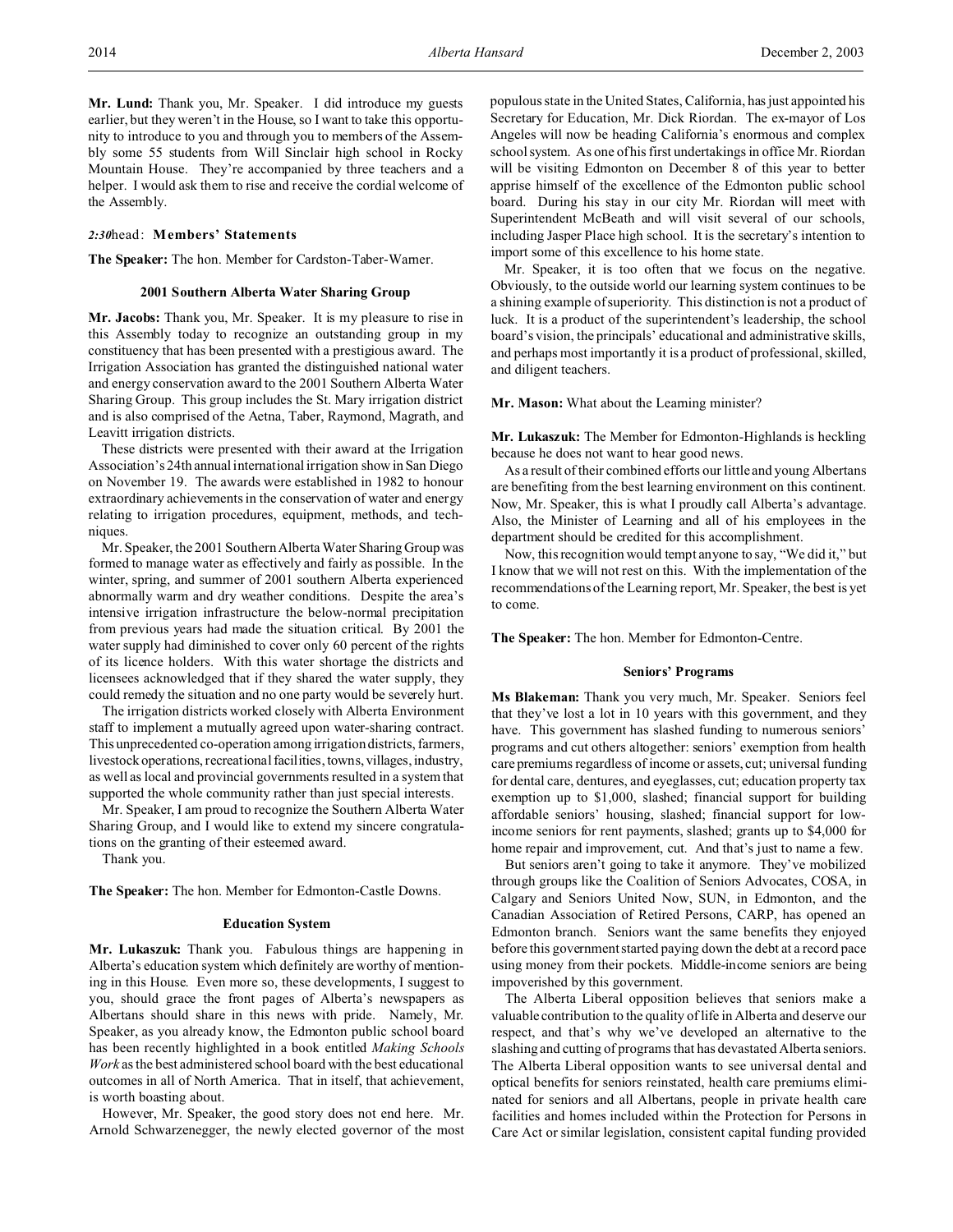for seniors' lodges, and a body set up specifically to investigate complaints of elder abuse, among others. We believe in an alternative to the slash-and-cut swordplay this government has brought to seniors' programs.

Thank you very much.

**The Speaker:** The hon. Member for Lac La Biche-St. Paul.

#### **Persons with Developmental Disabilities**

**Mr. Danyluk:** Thank you very much, Mr. Speaker. In October of this year a three-member delegation from Japan visited our province. This delegation is part of a four-year mission to learn about the services and supports for adults with developmental disabilities. Their review began by undertaking an environmental scan of services and supports from around the world. One outcome of this scan was the identification of leading-edge work being done through the ministry with the support and assistance of persons with developmental disabilities provincial and regional boards right here in Alberta.

The delegation came here to learn about new and progressive community inclusion models for adults with disabilities. The delegates commented that Alberta has, and I quote, the most excellent system in the world. They were extremely impressed with the nature of support for rural communities that they saw in northeastern Alberta, which they considered to be exceptional, superb, and amazing.

The delegation heard a presentation from Daniel Desjardin, a young man with Down's syndrome who is enrolled at Blue Quills College and working in the community. The delegation also heard presentations about postsecondary options, employment, and community living opportunities.

Mr. Speaker, it is very gratifying to know that Alberta is recognized internationally as a leader in the area of supporting individuals with disabilities in their local community and building inclusive communities.

Thank you.

### head: **Presenting Petitions**

**The Speaker:** The hon. Member for Edmonton-Strathcona.

**Dr. Pannu:** Thank you, Mr. Speaker. I rise to table a petition signed by 1,267 Albertans petitioning the Legislative Assembly of Alberta to urge the government of Alberta to "support the establishment of the Chinchaga Wilderness as a legislated protected area."

Thank you, Mr. Speaker.

**The Speaker:** The hon. Member for Edmonton-Highlands.

**Mr. Mason:** Thank you very much, Mr. Speaker. I'm presenting a petition signed by 694 Albertans petitioning the Legislative Assembly to urge the government of Alberta to "return to a regulated electricity system, reduce power bills and develop a program to assist Albertans in improving energy efficiency."

### *2:40*head: **Introduction of Bills**

**The Speaker:** The hon. Minister of Justice and Attorney General.

## **Bill 56 Alberta Court of Justice Act**

**Mr. Hancock:** Thank you, Mr. Speaker. I request leave to introduce Bill 56, the Alberta Court of Justice Act.

This bill provides the legislative framework for the creation of a unified family court with jurisdiction over all family law and youth matters in Alberta. The bill is being introduced as a starting point for further discussion on the model and the way the model would be enacted with our stakeholders.

The unified family court created by the legislation would greatly improve family law services to Albertans by providing a single forum for resolving disputes, integrated services, specialized judges, and simplified procedures in a new court structure that fosters informality and helpfulness to self-represented litigants. The new court would also offer greater access for all Albertans, regardless of where they live, and would use existing infrastructure, including the current provincial court locations.

[Motion carried; Bill 56 read a first time]

**The Speaker:** The hon. Minister of Justice and Attorney General.

# **Bill 57 Miscellaneous Statutes Amendment Act, 2003 (No. 2)**

**Mr. Hancock:** Thank you, Mr. Speaker. I also beg leave to introduce Bill 57, the Miscellaneous Statutes Amendment Act, 2003 (No. 2).

The bill makes minor changes to 12 pieces of provincial legislation: the Apprenticeship and Industry Training Act, Builders' Lien Act, Cancer Programs Act, Class Proceedings Act, Environmental Protection and Enhancement Act, Forest and Prairie Protection Act, Government Organization Act, Irrigation Districts Act, Judicature Act, Legal Profession Act, Public Sector Pension Plans Act, and Traffic Safety Act.

As is normal with miscellaneous statutes, the contents have been circulated to the two opposition caucuses, and the contents of the bill reflect only those proposed amendments that have been agreed to in advance by all three caucuses.

[Motion carried; Bill 57 read a first time]

### head: **Tabling Returns and Reports**

**The Speaker:** The hon. Minister of Environment.

**Dr. Taylor:** Thank you, Mr. Speaker. I rise this afternoon to table copies of Environment's 2002-2003 Compliance Assessment & Enforcement Initiatives annual report. This report highlights the positive program activities that Alberta Environment is taking to ensure that Albertans clearly understand the Environmental Protection and Enhancement Act, how it's implemented and how it's enforced.

This act, Mr. Speaker, is a testament to the proactive people that we have working in Alberta Environment that try and get out there and educate people in regard to the environment and the Environmental Protection and Enhancement Act so that they don't have to clean up messes after it's done. We have a number of good staff involved in this, and I want to congratulate the staff.

**The Speaker:** The hon. Minister of Government Services.

**Mr. Coutts:**Thank you, Mr. Speaker. I'm pleased to table today the appropriate number of copies of the 2001 Vital Statistics annual review. This review summarizes all births, deaths, and marriages in Alberta that occurred during 2001.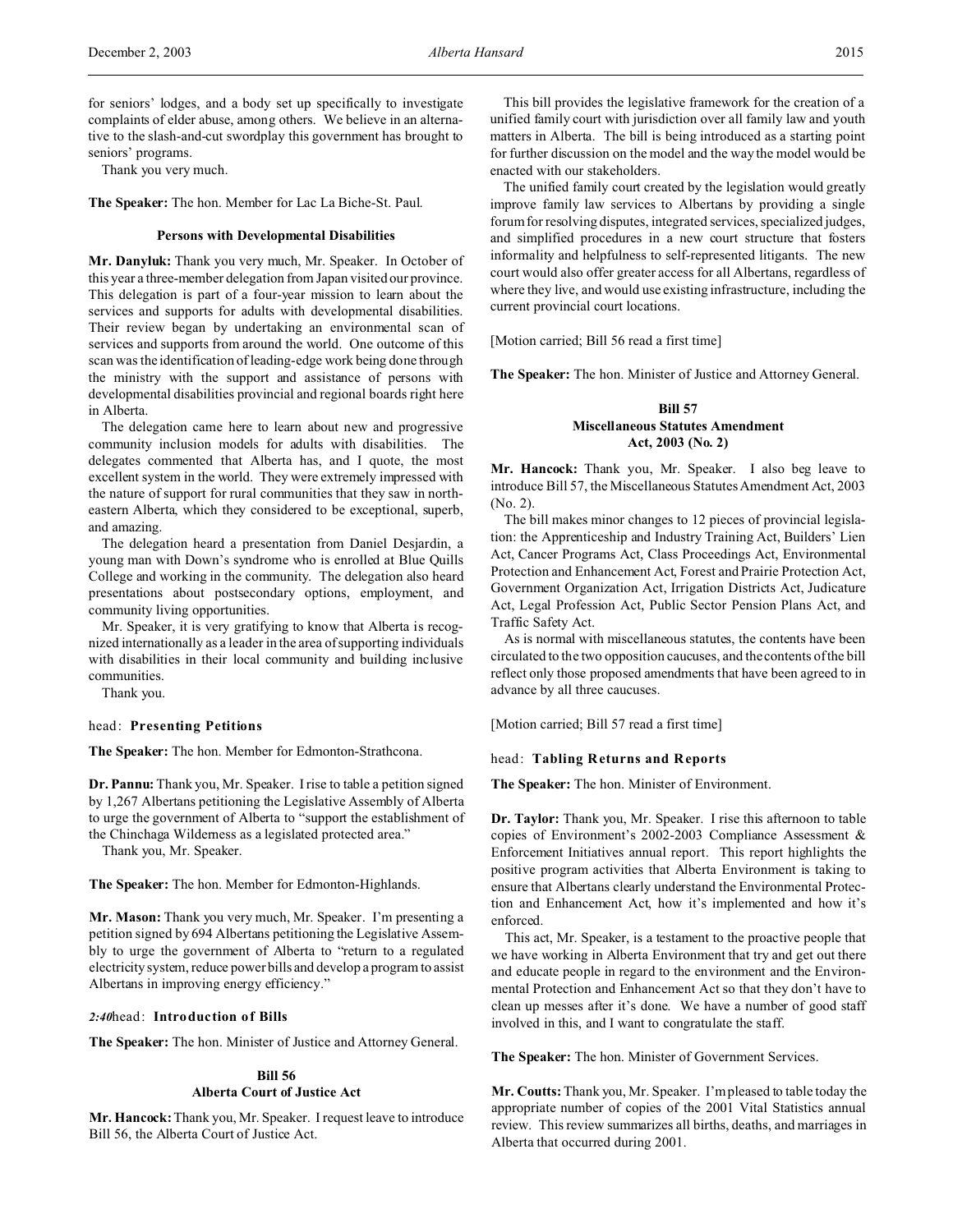In addition, Mr. Speaker, I'd also like to table the appropriate number of copies of the 2002-2003 Freedom of Information and Protection of Privacy annual report. Since the Freedom of Information and Protection of Privacy Act took effect eight years ago, our provincial government bodies have handled almost 14,000 requests for information and responded to 92 percent of them within 60 days.

Thank you, Mr. Speaker.

**The Speaker:** The hon. Minister of Human Resources and Employment.

**Mr. Dunford:** Thank you, Mr. Speaker. I have four tablings today. The first is the 2002 annual report of the Workers' Compensation Board.

The second is the 2002-2003 annual report of the Consulting Engineers of Alberta.

The third is the 2002-2003 annual report of the College of Alberta Professional Foresters.

Lastly, Mr. Speaker, we have the annual report of the Association of Professional Engineers, Geologists and Geophysicists of Alberta, APEGGA.

**Mr. Lougheed:** Mr. Speaker, I'm pleased to table copies of the 2003 annual report of the Premier's Council on the Status of Persons with Disabilities. It outlines the activities of the council, including the unveiling of the disability strategy last year.

**The Speaker:** The hon. Member for Calgary-Currie.

**Mr. Lord:** Thank you, Mr. Speaker. I rise today to table the requisite number of copies of a report listing the new information and resources on the subject of teleworking. It outlines the many benefits to employers, employees, and larger society. The reports are listed on the web site of the Canadian Telework Association and InnoVisions Canada and should be of great interest to many.

Thank you, Mr. Speaker.

**The Speaker:** The hon. Member for Edmonton-Rutherford.

**Mr. McClelland:** Thank you, Mr. Speaker. I rise to table the requisite number of copies of a letter from constituent T. Gerling that has to do with the education system.

Thank you.

**The Speaker:** The hon. Leader of the Official Opposition.

**Dr. Nicol:** Thank you, Mr. Speaker. I rise today with four tablings. I'd like to start with a petition that wasn't quite in its right form – it missed the part of the public notice – that's from students that wanted to protect the access to advanced education by not having tuition fees quite so high.

My second is a series of 23 letters from a group of students that came up to me after a Remembrance Day service at Wilson middle school in Lethbridge, and they were letters by each of the members of a classroom commenting on their classroom conditions and their wish for a good education.

The third is a letter from Judy Nygaard, an RN who wants to see the nurses have fair access to their negotiations.

Mr. Speaker, the final one is five copies of a program from the Korean Veterans Association. This was a group led by a former member of this House that put on a function in Lethbridge to celebrate the 50th year from the end of the Korean conflict. These veterans were in effect veterans who didn't have a war. It was a police action until it was finally declared a war, and they've had to fight long and hard to get the recognition as veterans that normally comes to members, but in doing so they created a precedent for others who followed in police actions in our military to be recognized. So on behalf of Mr. Gogo, the former member of the House, I'd like to table these.

**The Speaker:** The hon. Member for Edmonton-Ellerslie.

**Ms Carlson:** Thank you, Mr. Speaker. I have a number of tablings today. The first is the motion from the Treaty 8 First Nations of Alberta referred to in the Leader of the Official Opposition's question this afternoon. I have the appropriate number of copies of this tabling.

The second is a letter from Peter and Barbara Sherrington, who are very concerned about Fortress Mountain and the Kananaskis area and development there.

The third is from Richard Soley, who is very concerned about the Ghost-Waiparous region in Alberta and wants to make sure that overuse, abuse, lack of enforcement, and parties are stopped.

The next one is also from Richard Soley with regard to the Ghost-Waiparous becoming a dumping ground.

The next one is from Robert and Priscilla Janes, who are very concerned about the commercial development of the Evan-Thomas area in Kananaskis.

Then we have a letter from the Alberta Fish and Game Association with regard to their concerns about the possible infection of wildlife by chronic wasting disease.

Steve Temchuk sends us a letter on the Evan-Thomas PRA draft management plan, that he does not like.

Doug Engh sends a letter also on the Evan-Thomas area requesting no further development.

Thank you, Mr. Speaker.

# **The Speaker:** The hon. Member for Edmonton-Mill Woods. *2:50*

**Dr. Massey:** Thank you, Mr. Speaker. I have a number of letters from constituents this afternoon. The first is from Beverley Carter, who is concerned about the insurance rates and the capping of the minor accident claims at \$4,000.

The second is from Patricia Fraser. She works at the Grey Nuns hospital and is very concerned about the state of negotiations and the possible placement of nurses without their permission.

The third is a letter from Orvis Bambush, who is a constituent but owns property at the Cooking Lake airport. Orvis is very concerned that the Edmonton Regional Airports Authority has raised his rent on his property from \$450 to \$1,657 a year, and he's going to have to give up his airplane hobby because of that.

The next is from Anne Harris, a registered nurse who is concerned about the state of negotiations and the kind of treatment that they are receiving at the negotiating table.

The last is from a registered nurse, Beryl Scott. She's very concerned about the present climate of negotiations and the effect that that is going to have on nurses in the province.

Thank you.

**The Speaker:** The hon. Member for Edmonton-Gold Bar.

**Mr. MacDonald:** Thank you, Mr. Speaker. I have only two tablings this afternoon. The first is a letter from Heidi Lawton from the constituency of Ponoka-Rimbey. This letter is in regard to the negotiations between the United Nurses of Alberta and the PHAA.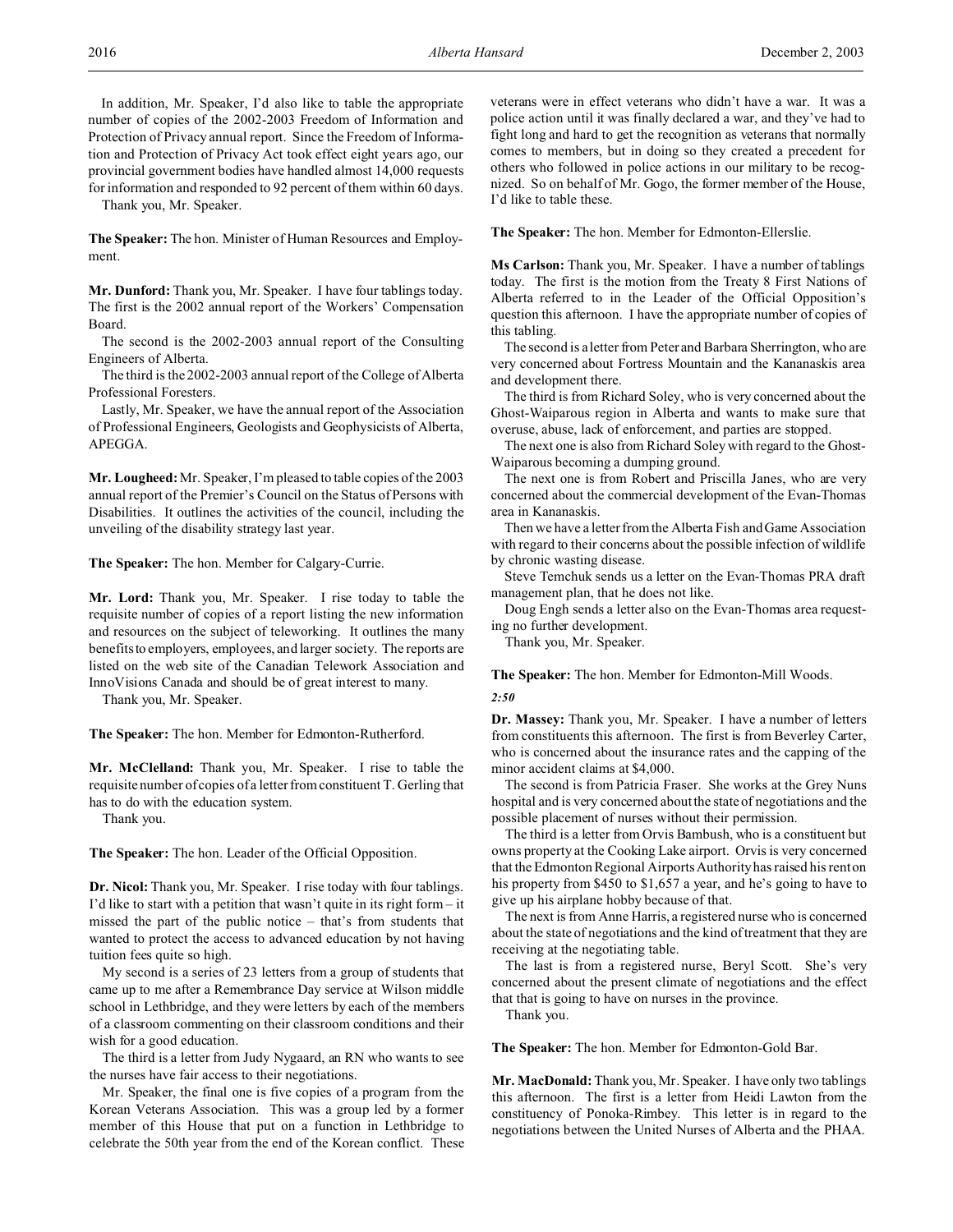The second letter that I have is from Vivian McCarthy. She is from the constituency of Wetaskiwin-Camrose, and she also has concerns about nurses and the UNA/PHAA contract negotiations.

Thank you.

**The Speaker:** The hon. Member for Edmonton-Centre.

**Ms Blakeman:** Thank you, Mr. Speaker. At the request of Leo De Leon, Carmen Vervoorst, and Mecana Tsang I am tabling copies of their letters directed to their MLA. They're raising concerns over the nurses' negotiation, particularly the lack of time spent in negotiation before the request for arbitration, and the curtailment of the democratic process.

Thank you.

**The Speaker:** The hon. Member for Edmonton-Riverview.

**Dr. Taft:** Thank you, Mr. Speaker. I'm tabling the appropriate number of copies of letters written to me. The first is from Elsie Shaw of Lac La Biche expressing concern over contract negotiations between the PHAA and the nurses and asking for a contract that will protect patient care.

The second is from Shelley Dick to me. She lives in Airdrie. She talks about the need for a safe contract that will encourage individuals to go into nursing and stay in nursing.

The last is from Shirley Larochelle-Revoy of Irricana, who says, "I am writing to express my disappointment and concern regarding the current contract negotiations between the (PHAA) and the (UNA)."

Thank you.

**The Speaker:** The hon. Member for Edmonton-Glengarry.

**Mr. Bonner:** Thank you, Mr. Speaker. With your permission I'd like to table the appropriate number of copies of a letter I received from Julia Rowe. Julia is a nurse in Edmonton and lives in Edmonton-Glengarry and is very concerned over what is being asked of them in the current contract negotiations and the tactics that are being used by the employer in those negotiations.

Thank you.

**The Speaker:** The hon. Member for Edmonton-Strathcona.

**Dr. Pannu:** Thank you, Mr. Speaker. I've got three tablings in total, two I'll be tabling on behalf of my colleague from Edmonton-Highlands and one from myself. The first one is appropriate copies of a letter from Haysboro Seniors Resources Group in Calgary dated October 15, 2003. In this letter the seniors are expressing deep concern regarding the hardship that the 40-plus percent increase for seniors in long-term care is causing. Many seniors are scrambling to find extra money, and in many cases their children are being forced to cash their RRSPs to pay for their parents' nursing home expenses.

The second letter, Mr. Speaker, that I'm tabling is from Dr. Brian Staples, the chair of Seniors' Action and Liaison Team, dated September 25, 2003, addressed to the Minister of Health and Wellness. Dr. Staples is concerned with the increasing costs of nursing home operations and the government policy of supporting private nursing homes instead of not-for-profit nursing homes.

The last letter that we're tabling is a letter from Brian George Fozzard of Calgary dated October 24, 2003, addressed to the Premier. He is concerned with "the continuing abuse being heaped

upon people with disabilities" in government care and requests that a public inquiry be held in this matter.

Thank you, Mr. Speaker.

## head: **Orders of the Day**

head: **Government Bills and Orders** head: Third Reading

# **Bill 54 Appropriation (Supplementary Supply) Act, 2003 (No. 2)**

**The Speaker:** The hon. Minister of Finance.

**Mrs. Nelson:** Thank you very much, Mr. Speaker. I'm pleased to move third reading of Bill 54, the Appropriation (Supplementary Supply) Act, 2003 (No. 2).

Mr. Speaker, this bill has been introduced in the House to deal with some of the realities that we've faced this fiscal year and to carry us through for the balance of the year. So I'm pleased to move third reading of this bill.

**The Speaker:** The hon. Member for Edmonton-Ellerslie.

**Ms Carlson:** Thank you, Mr. Speaker. I'm happy to have an opportunity to put a few more of my concerns and questions on the record. When we talked in supplementary supply, I was able to address a few questions, but we ran out of time before I got even close to being through with a number of the ministries that I directly oversee and then some questions I had on those that I have some general interest in. It's disappointing when these bills go through the Assembly so quickly that we can't get questions answered back in time.

Specifically, I asked questions about the office of the Information and Privacy Commissioner, and those have not been answered, so I would hope that we would see that occur.

Generally speaking, we expect that bills that come in under appropriations are for extraordinary or unusual items that occur during the year. So this year, very legitimately, there were additional fire-fighting costs, and of course there was the situation we had in agriculture with BSE, which turned out to be very harmful to all related industries, and the government rightly intervened in that particular area.

In terms of the moneys asked for in the rest of the ministries, I have some concerns about how their budgeting is done. We heard many of the ministers stand up and say: oh, you know, this is just the 10 percent contingency in my budget. Well, that doesn't actually make sense when they give that as an answer, Mr. Speaker, because if it's a 10 percent contingency that they're building into their budget, then that wiggle room should already be in their budget. They shouldn't have to come back here and ask for more money for that. First of all, most of them couldn't count what 10 percent really was, because the numbers they asked for didn't jibe with 10 percent of what their ministries were. But when they come back and ask for more, that means to me, in terms of what they were saying, that they had built a 10 percent contingency fund into their budgets, went through that, and then also had to come back and ask for more money. So it doesn't seem like good planning on their part.

I never heard any really good reasons from most of these ministries in terms of why they had to come back and get more money and couldn't do the kind of planning that would anticipate the kinds of needs they had or, in fact, the kind of planning that, even though we're not involved in that process, their own caucus members could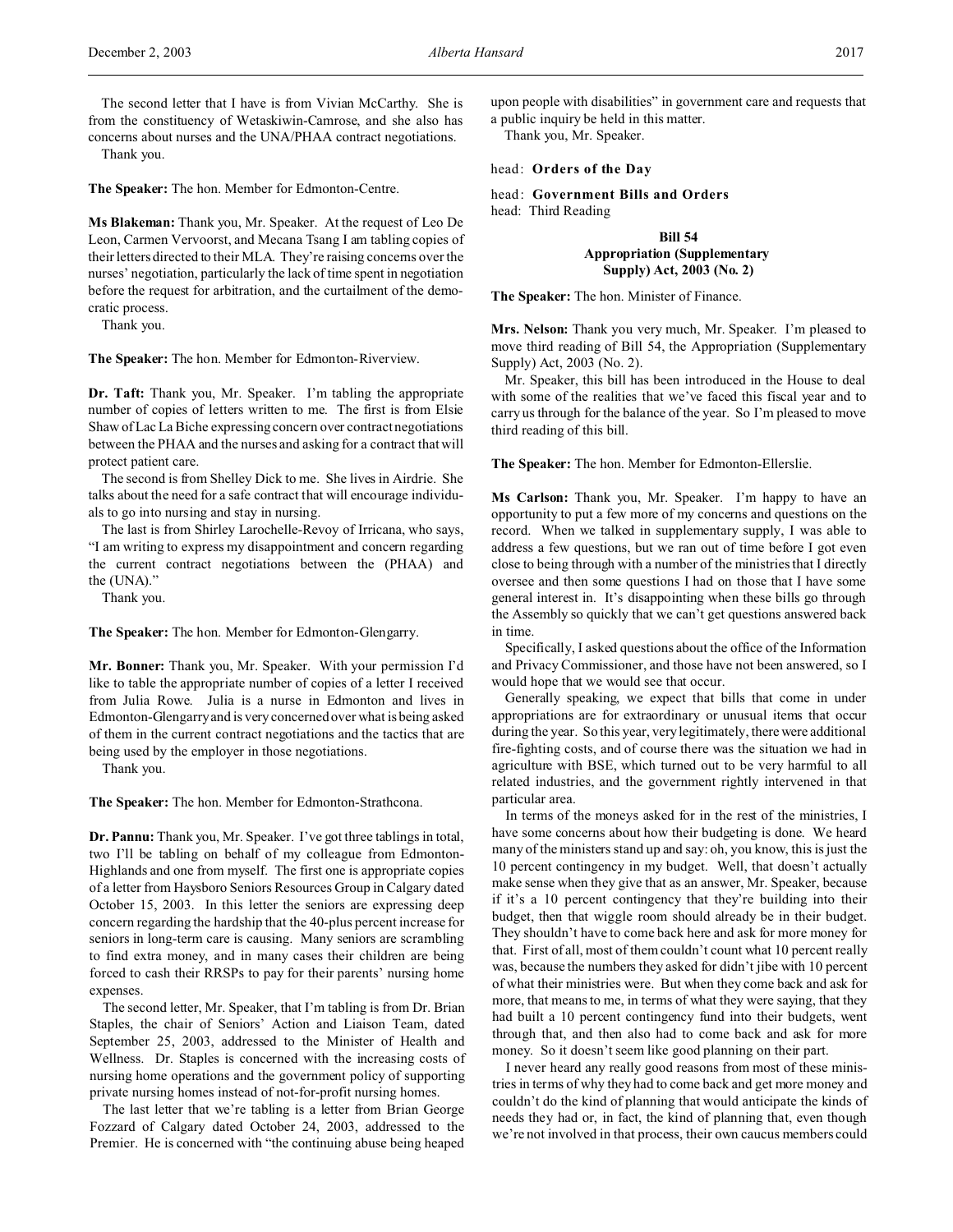sit down and say: yes, this is going to be a legitimate cost in the coming year, and we should fund this. How can you measure the success of a program or a minister or a budget if you don't get the full answer when you're sitting down at the budget-planning stage?

For instance, if we go to the Minister of Economic Development, the operating expenses he's asking for are \$3.5 million. When you think about that, that's a lot of money for a budget that isn't very big in the first place. Why was it that last fall, when they were making the plans for the budget and it was going through the process of debate and so on, he wouldn't know at that time that he was going to need \$3.5 million for what is labeled here as strategic intelligence?

#### *3:00*

Now, I don't understand how he could have gotten to the last quarter of this year and suddenly just run out of money in this regard. If they're doing their proper planning and processing of the dollars and of their specific benchmarking protocol that they've got in place, he would have known that he was under budget when he first asked for the money. It isn't a way to run a government, a home, or a business. It would be wonderful if I just ran out of money at the end of a quarter and said, "Okay; now I need more to run the house," because suddenly I decided that we needed something else in the house that was big and not formerly planned for. You spend too much money when you do that. You don't meet your overall targets when you do that. You skew the rest of the expenses and revenues in the rest of the government, and you don't always, then, spend the money in the appropriate venues.

Repeatedly people in this province tell us that health and education are their number one priorities. Repeatedly in this Assembly we hear questions being brought forward that address those specific issues, and a lot of them have to do with funding. It isn't always that we need more money for those areas. We need adequate funding in the first place. So what should have been put into the planning stages when budgets were being developed, Mr. Speaker, is a real assessment of what the actual financial needs of the community are, not for just today and tomorrow but in a long-term forecasting perspective, and it's easy to do. I know. It's been done before, maybe not in this Assembly but certainly in other venues, and they can do that.

If we have a properly funded system, then we don't have the same kinds of concerns that we see occurring on a daily basis here. I can't possibly imagine that the \$3.5 million for strategic intelligence was something the Minister of Economic Development couldn't live without and had to have specifically for this quarter and couldn't take a look at how he could build it into the next budget year coming up. So it looks like that money was coming from the sustainability fund, another good idea brought forward by the Official Opposition in this province.

I had some other questions with regard to some of the other departments that we saw. We did talk about Sustainable Resource Development, and in fact the minister was able to give me what I thought were pretty good answers in that regard. I still think that we chronically underfund fires in this province. Every year since I've been here, they come back for more money. I know that fires are unpredictable and how they spend the money isn't always known from day to day, but certainly we need to think a little more strategically about how we're funding that particular area.

The minister talked about the helpfulness of additional water fighting planes. I saw the helicopters going for water in the evenings this summer when we were on a holiday. They would go into Lake Windermere and pick up the water in the buckets and dump it in the evening, getting ready for their next day's preparation for fire

fighting. The minister didn't talk about needing anything more there, but he did talk about the planes.

Perhaps this is something where he needs to sit down with neighbouring provinces and the federal government and really talk about it. If he could show them a cash flow statement that would indicate that what he was saying was true, that having those planes would save funds both in a real sense in terms of being able to cut back in other expenses and in shortening the life of the fires, then I think that would be something that everybody in this Assembly could support, and I think that's a kind of co-operative discussion that they need to do.

I think that pretty much is the end of the questions that I have on this particular bill. Once again I'll say it like I have been saying it twice a year when these supplementary estimates come in. This is a government that could do a far, far better job in planning their revenues and expenditures and in how they come back with their hand out to their piggy bank twice a year in this Assembly.

Thank you, Mr. Speaker.

**The Speaker:** The hon. Minister of Justice and Attorney General.

**Mr. Hancock:** Thank you, Mr. Speaker. I'd move that we adjourn debate on Bill 54.

[Motion to adjourn debate carried]

head: **Government Bills and Orders** head: Second Reading

# **Bill 52**

### **Health Professions Amendment Act, 2003**

[Adjourned debate November 27: Mr. Mar]

**The Speaker:** The hon. Member for Edmonton-Riverview.

**Dr. Taft:** Thank you, Mr. Speaker. This is one of those bills that has a lot of technical implications to it, addressing as it does how information is collected and shared and particularly electronic information. We are in some ways writing legislation here that sets a direction for the future of a computer system and an information system that we really are only shaping now. So we're dealing with a lot of unknowns.

We have been consulting with various groups on this legislation. Basically what this bill is intended to do is to change how information about health professionals is collected and shared by professional colleges, such as the college of physicians and so on, and the government. The intent of this is to use the information in workforce planning, for policy development, and to develop something brand new called the Alberta provider directory, which will be a database of all regulated health providers in the province. The basic purpose of this directory is to identify practitioners who are authorized to access electronic health records. So you can see that here we are putting in place different components for creating and building an electronic health records system.

One of the questions that I have right away with my own personal reflection on experience with health records and computerizing health records is: what are the costs? The costs could be simply enormous.

The bill in a less important way, I think, probably also makes some professional name and title changes.

Now, the government has been working for quite a while on establishing an electronic health records system. It goes back a couple of years or more, and they've been running pilot projects and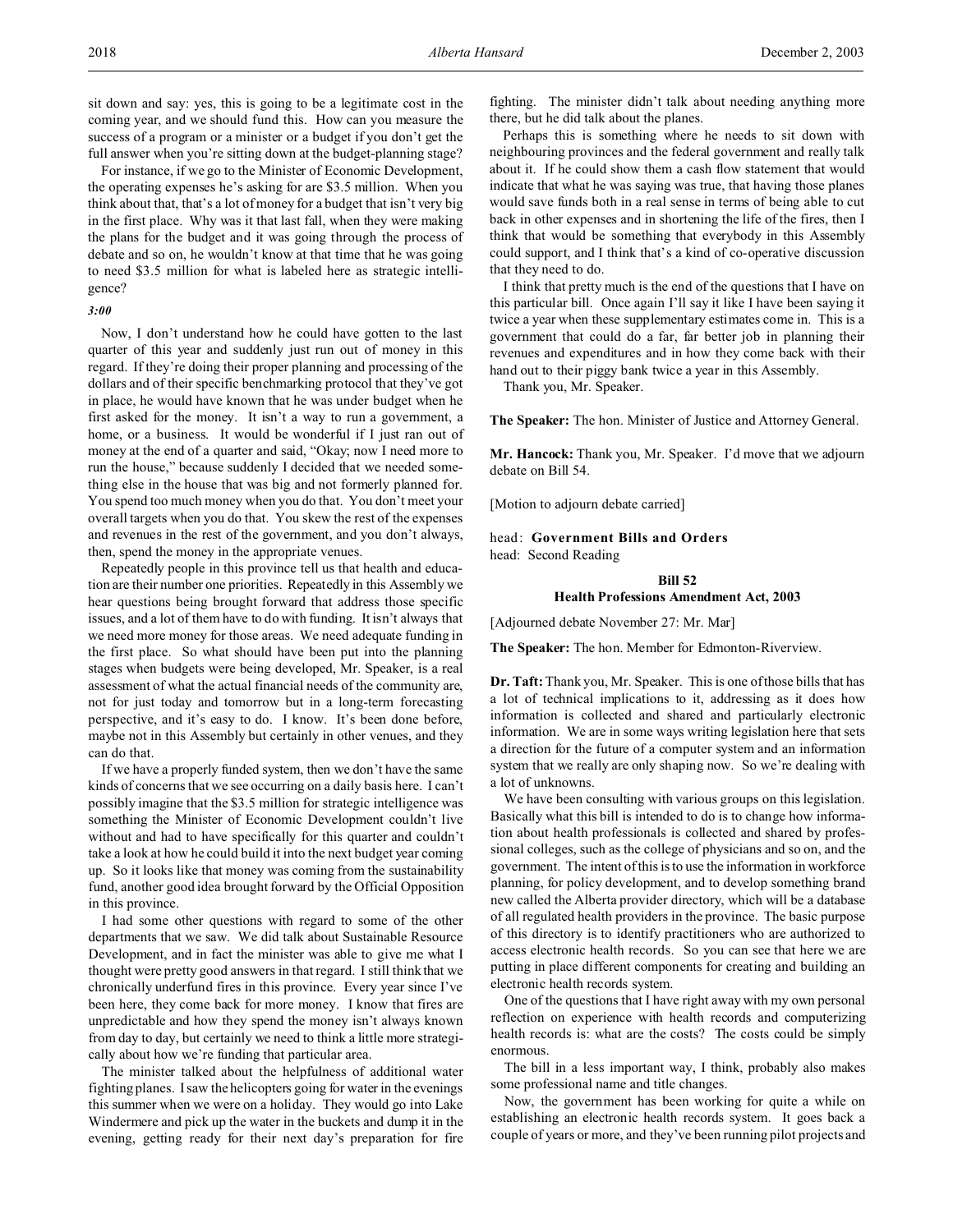developing systems one after another until finally this fall the electronic health records system was unveiled, and it's a big step. It's a step about which, frankly, I have mixed feelings. While there are benefits to having a lot of information on a database, there are also real risks and very, very substantial costs in forms of cash and other costs as well, such as invasion of privacy. So security of information looms large over this whole debate, and it's a theme that I will return to in debate on this bill and in debate on other issues as well.

Now, with the initial rollout of the electronic health records this fall, there are I believe 646 health care providers who are approved to use the system and access those records. By this coming spring that will have jumped to over 5,000, including physicians and pharmacies who will have access to people's individual electronic health records. So this presents all kinds of problems. Exactly who are these people? What qualifications do they have to see the health records on each of us? How do we know that they're actually legitimate healthcare providers?

# *3:10*

To address some of those issues and to facilitate the establishment of this whole electronic health records system, the government is establishing through this bill something they're calling the Alberta provider directory, which is a database, as I mentioned a few minutes ago, of all the regulated health providers in Alberta. It is being built and developed in collaboration with the western health information collaborative, a process that was initiated, actually, by the Premiers across western Canada and by their counterpart deputy ministers of health.

One of the questions I would appreciate the minister answering is: what portion of the cost of developing this is being borne by the Alberta taxpayers? Sometimes it's great to lead a parade, and sometimes it's great to let somebody else lead the parade, especially if there's a great big price tag connected with leading the parade, and I'm concerned that in this particular case we may be in Alberta bearing more than our fair share of the costs of developing this system because we're so eager in getting it implemented. So that's some of the background here.

One of our major concerns is that so much of this bill is simply left up to regulation; in other words, we are once again being asked to pass legislation that is really simply a shell for a tremendous number of regulations that we haven't seen, regulations that presumably are in development. Some are in the back rooms of the government or the Department of Health and Wellness, regulations that can be changed with the stroke of a cabinet minister's pen. So when we are dealing with things as fundamental as health information and who has access to it, I for one would like to see actual legislation providing as ironclad security as we possibly can over what's in people's health records and providing ironclad security over who gets to see what's in those health records. Unfortunately, some of that ironclad reassurance is not in this bill. It's going to be in, we hope, regulations. We are being asked: trust us. When a government says, "Don't worry; trust us," we get nervous. So that's, perhaps, the most fundamental concern that I have and that we have here.

Now, maybe a directory is a good idea, and we might find that it does help in fact to make electronic health systems more secure, but we'll have to wait and see how this unfolds. For all of that and for all of those concerns, I don't want to leave the impression that we are unequivocally opposed to an electronic health records system. We are simply raising concerns about how it's going to be implemented and about how it's going to be secured and how much it is going to cost.

So in looking ahead with this piece of legislation, the government is hoping that by next spring, as I said, there will be over 5,000 health care providers with access to health records. So that makes this particular piece of legislation, I guess, of really urgent concern to the government. But we are here dealing with a double-edged sword. This bill will allow identifying information about individual health providers to be shared with other audiences, including the health minister and the health profession colleges. These recipients will be defined largely in regulations; in other words, in addition to these recipients, the bill will allow for information to be shared with other persons who are set out in the regulations and whom the minister wishes to share the information with.

Well, that's placing a huge potential loophole in the regulations, because while the legislation addresses a couple of groups specifically, it also allows the minister enormous leeway to determine who else might get the information collected through electronic health records. It raises questions. What safeguards are there that this information won't be shared with private health providers, for example, or with drug companies or with insurance companies or with employers? There are simply too many questions left unanswered by this legislation. It also leaves open the question: who will monitor the appropriate use of this data?

So I have these concerns, and in raising the issues with other stakeholders, they are expressing concerns about how information is going to be protected and collected. We could certainly look for clearer definitions and clearer constraints on that in this legislation. So it would be terrific if the minister could clearly explain how having this information will better protect the security of Albertans' health information. How are these changes in the public interest, how much are these changes going to cost in dollars and cents, and what benefits can we expect from them, benefits measured to as great a degree as possible in dollars and cents so we can compare the costs and the benefits?

I think that for my opening comments that covers the biggest number of concerns. The government has, to give it credit, worked with a number of groups on developing this legislation, groups ranging from all the professional colleges, I think, under the Health Professions Act and a number of other organizations as well. As useful as this health information system appears that it might become, I am not convinced. I remain a skeptic that the system that we are developing here and the system that is requiring us to debate this legislation is actually the right move for us to take. I am as a taxpayer concerned that tens and tens of millions of dollars, ultimately hundreds of millions of dollars, will be poured into developing an information system that is of relatively limited benefit.

So I have concerns over this bill, and I have concerns over this system that it is meant to serve. Thank you.

**The Speaker:** The hon. Member for Edmonton-Strathcona.

**Dr. Pannu:** Thank you, Mr. Speaker. I rise to speak on Bill 52 at second reading. This bill seems to address the new conditions that have come into being in the wake of the chronic health records system that the Minister of Health and Wellness and the Premier jointly launched at the Royal Alex hospital some months ago with a great deal of technological glitter and fanfare. Certainly, when I attended that particular event, I couldn't help but get the impression that one of the purposes of that particular launch and its format was to draw attention to the broad-based support from the medical profession that this bill has.

#### *3:20*

I think the question of whether or not information on individual patients with respect to their medical condition, treatments, history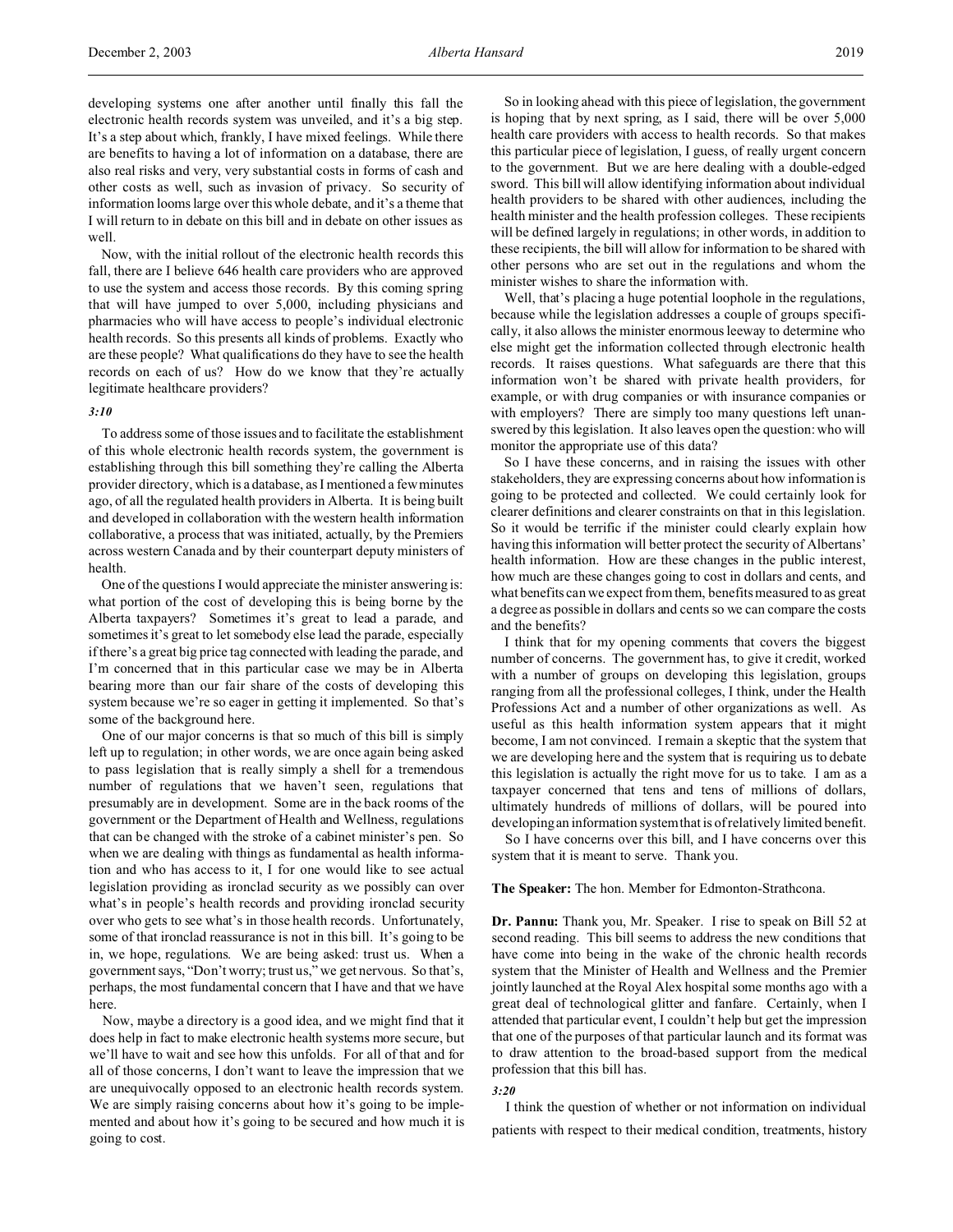of medical problems and treatments, information on allergies, different kinds of medications that they may be on at a particular time when they to go see a physician and perhaps need new interventions – all of that information would appear to be helpful in avoiding or preventing or limiting mistakes that otherwise can happen in the absence of this kind of information on the records of each patient. So in principle the collection of this information and making this information available on request or on expressed need to Alberta health care providers is something that one can't dispute. It would seem to be an appropriate thing to do.

The questions that I had then and have now in light of what's in this bill and what's not in this bill pertain, of course, to the costs and benefits, the balance between the two, both the sort of costs to launch the health information system, which requires a change in legislation as reflected in this bill, and the operational costs of this and how they're to be shared as between private practitioners such as doctors and others and the taxpayers of this province, and the relative benefits that result from it.

These costs related to electronic information gathering, storage, retrieval, distribution, et cetera, have a tendency to spin out of control because of the rapidly changing nature of technology. The software, hardware, all of those things, change, and those changes are not under the control of the minister, of this government, or this Legislature. Those changes are independent. They take place because of the technological breakthroughs that continue to happen, and therefore to create a huge dependence of a health system on the critical role that the application of the technology plays in the process of providing care opens the doors to finding down the road in a few years that this portion of the costs begins to snowball. Having made this huge commitment to the use of this technology, we really have no control over the increasing costs that may result from the adoption of this particular electronic health records system. So the costs are a huge issue.

The other issue related to it, then, is the question of the security of information, Mr. Speaker. Not only is it the case that information when it's collected can always be either leaked or inadvertently made public; human error is certainly something that electronic systems cannot eliminate completely. So the security of the information and, therefore, the breach of the privacy of individuals the information is about is a massive concern, should remain a primary concern.

Not only is it the case that the information can become public through inadvertent actions, but also the decision could be made by various parties who have access to this information or have the responsibility to make decisions about the variety of uses that information may be put to, which may mean that such a decision could lead to the flow of this information into the hands of pharmaceutical companies and other private health delivery agencies and actors in our changing health care system, particularly in this province, where it's a matter of official policy of this government to involve private health providers in a large way to provide even hospital-based services through private, for-profit activities.

The information would necessarily become available to these providers, and then the inability of the government to dictate to these providers the manner in which this information is used is a matter of concern to me and is a matter of concern to many Albertans. So a health care system that's being privatized bit by bit provides the context in which these concerns arise with respect to the use of the electronic health records system to provide care.

Yes, in theory, as I said, one sees potential benefits to particular physicians or other health care providers who are dealing with a particular patient at the time to have this information on hand. On the other hand, there is the possibility of huge risks that are also there and that must be addressed.

It is because of these concerns that I've expressed with respect to the security of this information that's collected on medical records for individuals and the issues of invasion of privacy that I have concerns about the third part of the bill, which leaves much of the whole range of decisions with respect to how this information is going to be used, who's going to be using it, to whom it may be available, and the silence of this bill with respect to what controls are there in legislation to prevent private hospitals and other private health care providers, through contracts to regional health authorities, from using this information for purposes for which it's not intended.

Regulations, the bill suggests, would take care of these concerns, but I don't have access to the regulations. This Legislature doesn't have access to those regulations. So we can't even talk about the efficacy of the regulations that we put in place in order to address these concerns. Given the absence of information with respect to the regulations and the inability of this House to examine those regulations to assure itself that appropriate mechanisms will be in place to protect privacy and to make security of information watertight, I have those concerns that I would hope the minister would like to address after we have had a chance as a Legislature to express these concerns and make our initial observations on Bill 52 while we are going through it during its current phase of debate, which is second reading.

With these remarks, Mr. Speaker, I would take my seat. Thank you.

**The Speaker:** Hon. members, Standing Order 29(1)(d) and (2)(a) kicks in here for questions.

Then we'll proceed to the next speaker, should there be one.

**Some Hon. Members:** Question.

**The Speaker:** The question is called.

[Motion carried; Bill 52 read a second time]

### **Bill 46**

### **Municipal Government Amendment Act, 2003**

[Adjourned debate November 27: Mr. Boutilier]

**Mr. Boutilier:** Mr. Speaker, I actually made my comments last week and certainly am prepared to call for the question on this bill.

**The Speaker:** The hon. Member for Edmonton-Centre.

**Ms Blakeman:** Thanks. Just a couple of questions that I had in reading through Bill 46, Municipal Government Amendment Act, 2003. While I have the opportunity here – and I'm trying to remember the minister's comments, and I'm afraid they're just not sticking with me, so forgive me if I repeat a question here.

## *3:30*

This bill is actually dealing with sort of odds and sods. It's a sort of licorice allsorts that we're getting with this. We've got a section that's talking about expanding the regulations and control of, well, full-contact sports. It's adding full-contact karate, kick-boxing, and "any other sport that holds contests where opponents strike each other with a hand, foot, knee, elbow or other part of the body." It is contact sports. So it's expanding the commission and what the commission establishes "by bylaw for controlling and regulating," and then there's that list. It's adding those other, I guess we could say, newer contact sports to the more traditional ones of boxing and wrestling.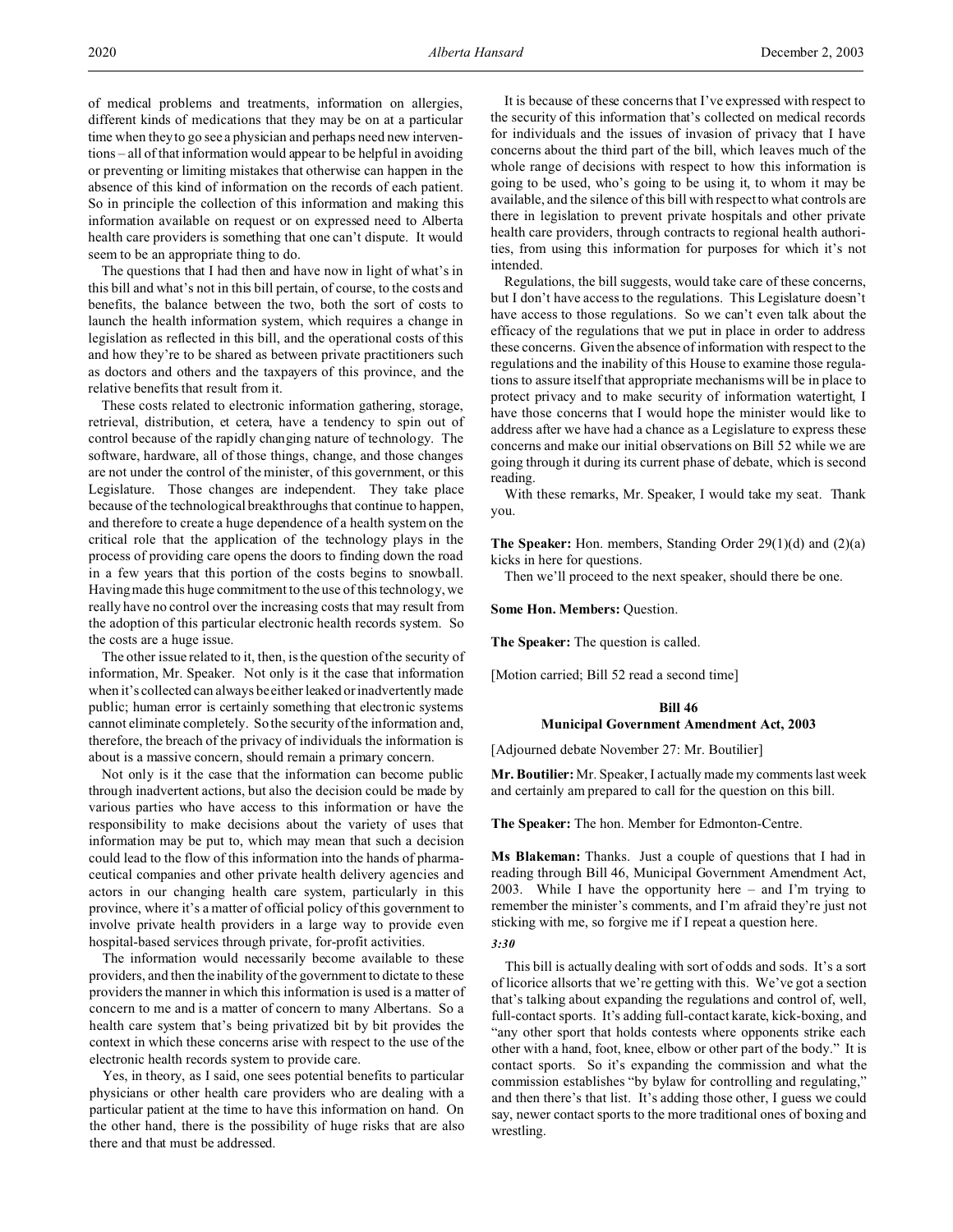So we've got one section that's dealing with adding kick-boxing and things, and then we go on to several sections that are being amended that are around an off-site levy. Section 648(2) says that "an off-site levy may be used only to pay for all or part of the capital cost of any or all of the following." Then it lists a number of facilities for the supplying of water and water treatment, sanitary sewage drainage facilities, and it's adding in "new or expanded roads" that are needed for or "impacted by a subdivision." What we've got is this levy providing "for the imposition and payment of a levy, to be known as an 'off-site levy', in respect of land that is to be developed or subdivided."

So we're moving here into a discussion around water, water treatment, sewage, urban sprawl, and public health and safety. This is where I'm struggling to recall. Is this developed specific to a certain locale? I have Red Deer written down with question marks, and I don't know why I did that. So I'm just checking with the minister: what location is this being developed to address? Or is it in anticipation more globally of continued development outside of our metropolitan cities? I'm presuming some of the other growing cities like Grande Prairie and Lethbridge and Fort McMurray.

### **An Hon. Member:** Calgary.

**Ms Blakeman:** No. I said "metropolitan." I include Calgary there.

I'm wondering if the larger discussion has been had and what those discussions are around this continued outgrowth from the cities. At the same time, for representatives like myself who are representing the downtown areas, that doughnut is being created where everything is moving out of the centre of the cities and increasingly moving on to arable land as we use up good land on the outside of the cities to do more development rather than looking at that restructuring and revitalization in the centre of some of these cities. Cities like Fort McMurray are certainly large enough to be dealing with something like this.

I know that that's a city planning issue. I personally wish that this city that I live in would spend more time working with that because we have a number of area redevelopment plans that have been put in place and are then ignored. What this bill is anticipating is part of the overall discussion that we're trying to have. How much sprawl are we going to have? How much more good farmland do we take up? And this is exactly anticipating that in that it's trying to supply the sewage and water transmission facilities and pipelines to deal with those ever growing subdivisions.

So when does it stop? How much does this bill facilitate? Forever? I want to know a bit more of the discussion that's already happened around that and what's being anticipated. Of course, water and treated water have particularly now become a public health and safety issue as we hopefully learn what happens when you don't learn the lessons as a result of Walkerton and North Battleford and some of the other places that have dealt with problems around water treatment and one presumes good sewage disposal as well.

The other thing that was being added in here was around timing, about when something has been started and whether they go under the old act or under the amended act. One of the things that struck me is that we're looking at a section where we're adding in that

the Lieutenant Governor in Council may make regulations . . .

(b) governing the principles and criteria that must be applied by a municipality when establishing an off-site levy.

Again, the off-site levy is the levy that's put on a subdivision, and that money is used specifically to pay for water treatment and disposal.

So my question here is: what was being used for principles and criteria before if we're now asking that they be developed? What were the municipalities using? Was there some other act that was in place or was there some other guiding principle that is tucked away in some little book of how to be a good municipality? Obviously, there's something being contemplated here. Why is it turning up in legislation in 2003?

Finally, I'm wondering if the minister can go over the sections that are getting the change in timing around them. What's happened is that we had sections 9, 10, 11, 12, 13, 16, 17, 18, and 20 come into force on January 1, 2004, a month from now, just actually less a day. This is now being changed and adjusted. We have "Sections 9, 12 and 18 come into force on January 1," so they must be ready to go. So I'm interested in: what are the ones that are ready to go and what are the ones that aren't ready to go? Those are the ones that are now coming into force on proclamation, so what's the anticipated implementation date of that proclamation? Are you trying to get it in earlier or after and why? And that's sections 10, 11, 13, 16, 17, and 20.

So those are the issues that have come to me as I looked through the bill.

If I could just go back, why is it that the city controls contact sport commissions? It just strikes me that with all these other recreational and professional sporting arrangements, that usually comes under a provincial organization, or they draw funding down through a number of different places, and I'm just interested as to why the control of this sport rests with the municipalities. Is this some sort of historic situation that's still upheld and brought along? It's just a point of interest. It's not going to stop me voting for the bill, but I'm just wondering why it continues to show up under municipalities.

Aside from those questions, I don't see at this point a problem with this bill, but I am interested in getting those questions answered by the minister.

Thank you for the opportunity to speak in second reading to Bill 46.

**The Speaker:** The hon. Minister of Municipal Affairs to close the debate. Hon. minister?

**Mr. Boutilier:** No, Mr. Speaker. It's closed.

**The Speaker:** I'm sorry, hon. minister. You'll have to help me. No what? I invited you to close the debate. If you choose not to close the debate, that's fine. The minister wasn't voting against the bill.

[Motion carried; Bill 46 read a second time]

*3:40* **Bill 55**

### **Farm Implement Amendment Act, 2003**

**The Speaker:** The hon. Member for Olds-Didsbury-Three Hills.

**Mr. Marz:** Well, thank you very much, Mr. Speaker. It's a great pleasure for me to stand here today and move second reading of Bill 55, the Farm Implement Amendment Act, 2003.

As I said when I introduced the bill, this bill will make changes to the way that farm implement dealers and distributors indemnify their customers, bringing current legislation in line with today's fiscal and financial realities. As of January 1, 2004, a statutory compensation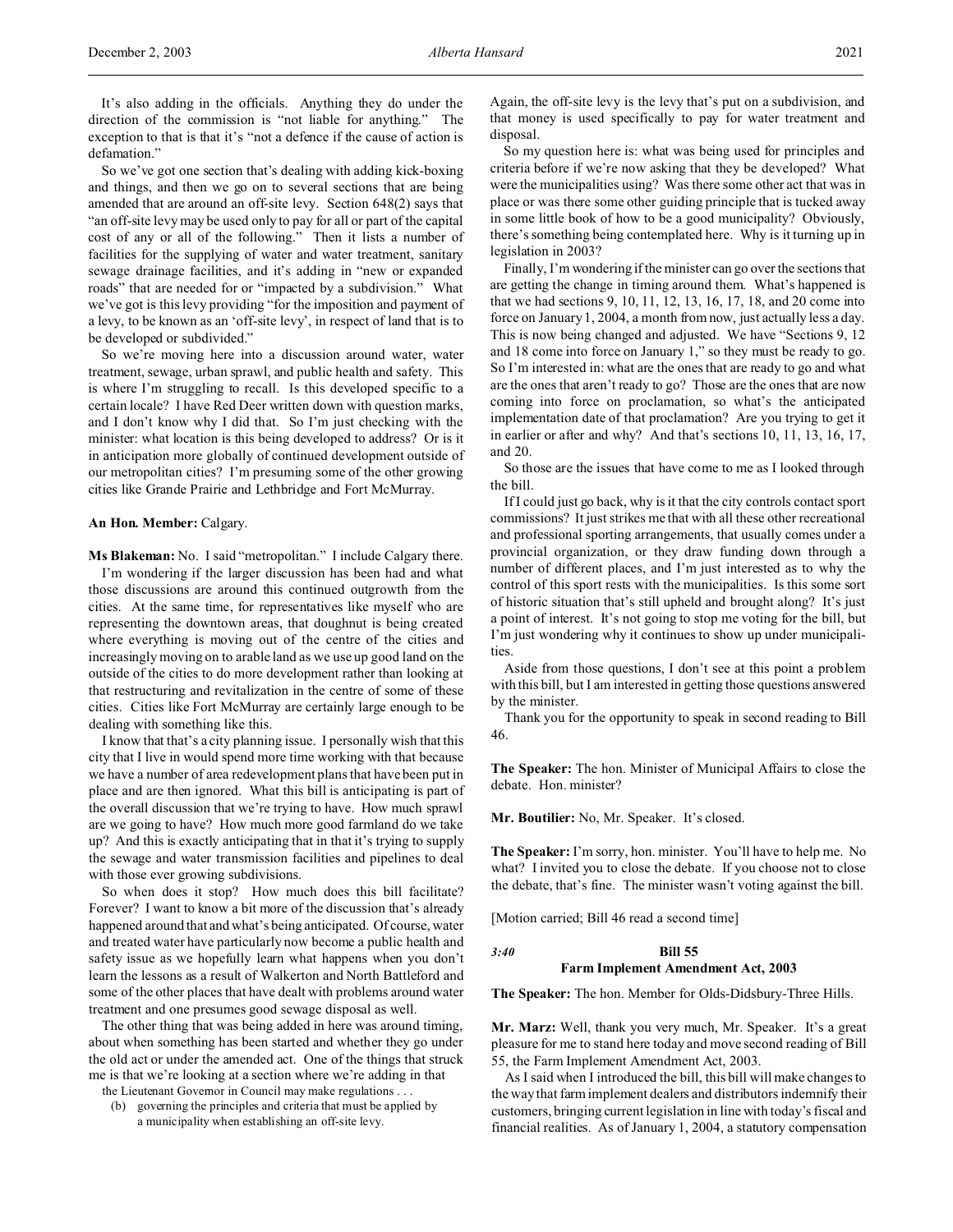fund will replace the current bond requirement needed for farm implement dealers and distributors to qualify for a licence to operate in Alberta. Now as a condition of licensing dealers and distributors will need to pay annual levies into the compensation fund. Fines for noncompliance will be increased from \$25,000 per corporation or \$10,000 per individual to \$50,000 for either individual or corporation.

Changes to the legislation will benefit farmers if they incur losses due to contractual obligations being unfulfilled or warranties not honoured, for example. Under those circumstances they can make claims to the compensation fund.

A new farm implement board assigned statutory powers and obligations through regulations or by the minister will determine levies paid into and awards paid out of the compensation fund. The new farm implement board will continue to be made up of seven members: four producer members, one of whom is appointed by the minister, one distributor member, one manufacturer member, and a dealer member. Aside from the one appointee, members are elected by their affiliations.

The compensation fund will not be allowed to pay out more than what is in the fund. Further, the compensation fund will be run completely outside of the purview of the provincial government and will have no impact on the government's budget.

The intent of the bill is twofold as it assists producers as well as farm implement dealers and distributors. The bond premiums that dealers and distributors currently have to pay have become prohibitive. Due to world events the insurance industry has tightened qualification requirements for bonds, making it next to impossible for some dealers and distributors to become licensed. This government does not want to be unduly difficult to the businesses here, Mr. Speaker, so we're making the appropriate changes.

With regard to producers this bill will ensure that they have a relatively simple course of action to recoup losses due to problems with farm implements. Producers who receive compensation through this fund will forgo the right for further legal claims against the dealer or distributor for the amount paid on the claim.

Passage of this bill will improve the business climate for farm implement dealers and distributors as well as making sure producers are protected from unnecessary financial loss.

Mr. Speaker, I urge all members of this Legislature to give this bill their full support, and I look forward to other comments.

### **The Speaker:** The hon. Member for Edmonton-Ellerslie.

**Ms Carlson:** Thank you, Mr. Speaker. I'm happy to have an opportunity to speak to Bill 55, the Farm Implement Amendment Act, 2003. As we see this bill, the object of it is to establish new provisions for the licensing of farm implement dealers as well as to create a mechanism for compensation to dealers who have incurred a direct loss due to the collapse of a sale or lease agreement. We see the bill redefining the definition of dealer and distributor by clarifying that dealers and distributors also lease farm implements.

This is an industry that has long had a tough time operating and surviving. I remember that my first case course back in the early '70s was dealing with a farm implement company, one of the better known ones in Canada at the time, who had through a variety of reasons not been able to sustain its business. That seems to be the kind of cycle that these farm implement businesses go through. They are particularly disadvantaged at this particular time given some of the changes that have occurred in and around insurance and access to insurance for them.

At first glance, certainly, I'm supporting this bill because it looks like it's moving in the right direction.

The bond system under the current act, where an applicant for a dealer's licence must furnish a bond to the Crown, is abolished effective December 31 of this year. Then the issuer must pay back to the licensee the premium attributable to the unused portion of the bond.

This bill establishes a new fund known as the farm implement compensation fund, and we see the revenues collected from levies and assessments and penalties which will be paid by applicants for certified dealer licences. Producers will apparently be charged about \$750 as a levy into the fund. If we could get that confirmed in committee, Mr. Speaker, we'd appreciate it. We also see that the fund is going to be used to pay out awards for compensation to a purchaser, lessee, distributor, or dealer on a loss incurred from the breach of a sale, a lease, or a lease/purchase agreement.

So what this fund does, then, is replace the bond, and it will be established by a new board called the farm implement board. We see seven members going on this one, determined by the regulations of the act. The board is supposed to hold appeals on issues where applicants for licences have been refused or canceled or suspended. We also see that the board is going to be conducting hearings for compensation as laid out previously. The board is responsible for managing the fund, and it's also responsible for setting levies and assessments to gain revenues for the fund. They also have the power to enforce any assessments by filing with the Court of Queen's Bench for recovery of debt.

If we could have some confirmation of this particular bill. If there are any parts of it here that we're not completely correct on or if you have a different interpretation, certainly we're looking forward to having that discussion when the bill gets to committee.

Right now what we see is that dealers and distributors are required to put up a bond in order to get a licence to carry on business. Since September 11 a lot has changed for a lot of industries. Certainly, the case has occurred here that we see insurance companies doing what some may be saying is squeezing them in terms of information and refusing to issue bonds and really trying to take a piece of the market and take control of the market. This becomes a real problem, I think, in terms of fair trading and in terms of businesses' access to markets and ability to do business.

We also see insurance companies refusing to insure distributors and dealers. We certainly don't approve of that. Hopefully, we will see that this bill will start to address that. Our expectation is that the board will operate in a manner that will help these companies and that we will see some positive changes in this particular industry.

Mr. Speaker, I think those are all my comments. I certainly look forward to feedback on those comments when this bill gets into the committee stage. Thank you very much.

**The Speaker:** The hon. Leader of the Official Opposition.

**Dr. Nicol:** Thank you, Mr. Speaker. I rise this afternoon to speak to Bill 55, the Farm Implement Amendment Act, 2003. I think this bill in its intent probably addresses in one way an issue that has been raised by a number of dealers, farm suppliers across the province.

### *3:50*

The thing that we have to look at is that in terms of the process that we're going at, it's very similar to some of the other programs for fund creation in agriculture, where these funds are set up for, basically, risk management in a way that – you know, input risk management as opposed to output risk management. If this, in effect, gets implemented, it will probably clarify both for the dealers and for the farmers the relationships that they're being faced with in terms of dealing with each other right now. There's uncertainty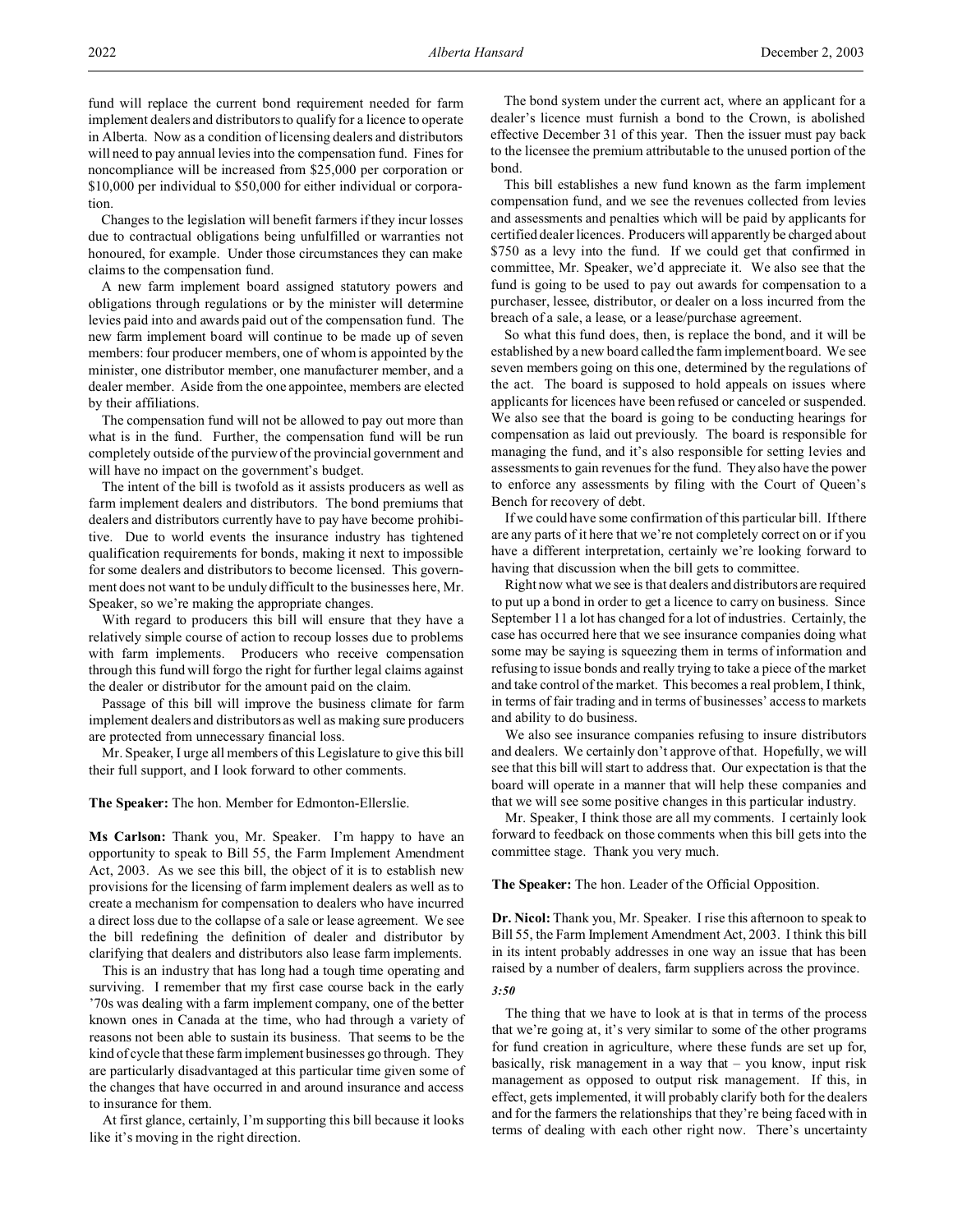being created because you now have to question and make sure that each of your dealers is licensed, is carrying the appropriate bond tied to that licence, and that some continuity of your dealership is available. You need the servicing on your equipment and you need the parts, not just the year you buy it but for the life of that piece of equipment. To have a secondary process like inability to adequately get bonding and insurance affects that continuity that farm producers and farm implement dealers want in their industry.

So, Mr. Speaker, I hope that as we go through this, we look at this and say that this is good for the industry; it's good for agriculture. If we look at the provisions that are in it in the concept basis, it's going to clarify the process of licensing. Well, that has to be done now that we don't have the bonding tied to it and we have another mechanism for that kind of risk management.

I guess when we look at the establishment of the permanent farm implement board, in a general way this is going to hear appeals both on compensation issues and also from the dealers if they are finding it difficult or if the restrictions being put on their licences are becoming onerous. That, in effect, becomes a good process. Is it going to become bureaucratic? That's only something we can see in time.

The process here has to be expedited. When either a dealer or a producer wants a hearing, there has to be a very timely process in place because we have to make sure that these things come to resolution as quickly as possible. We have to look at what are alternative mechanisms for getting that resolution. We have to deal with it from the point of view of the expertise that will be on the board. I know that the act talks about some of the things, but we have to look at it in terms of: is it broad based enough to give a perspective? With the integration of our economy now, even the agriculture area is crossing over into industrial equipment. Industrial equipment and agricultural equipment are now being sold through the same dealers. That's good. We've got to make sure that we do keep the issues being addressed by the bill focused. So I hope that that understanding and that breadth is included for the people who are going to deal with it.

I guess the final main area of the bill is the farm implement compensation fund. What we're looking at in this whole process, as I said at the outset of my discussion, is a bill that's going to help sustain players in the industry by having this fund in lieu of bond or insurance. What we need to do is make sure that the accounting in that fund is clear, that people are aware of how many dollars are going into it, and what the actuarial needs of that fund size might be, what process is going to be there to back it until it gets built to the appropriate size.

A lot has to deal with: is it going to become a growing fund? Not that there's a relationship between the two of them, but the number of calls we get about the tire fund getting bigger and bigger and bigger, you know – what are the actuarial numbers that, in effect, establish the size and the need for this fund? That would be interesting. I hope that as this moves forward, that kind of information is made public in a way that people can understand the level of the fee that each of them is going to have to pay to buy into it.

I know that the minister is already talking a little bit about what that fee might be in terms of size, and I guess for comfort both for me as the agriculture critic, for me as the Leader of the Opposition but mostly for the farmers out there, we need to know that that fee is appropriate for the level of coverage and the actuarial conditions that will draw from the fund. I'd ask as we move ahead with the implementation of this act that that kind of information be provided for the public and for the individuals involved, because that would give them a sense that there's meaning behind this.

I guess just one final comment that I'd make before we again encourage everyone to support this because the industry needs it is

a reflection of the compartmentalization that we're seeing more and more in our processes. This bill came up through Agriculture because of an issue in agriculture, yet it doesn't cross over to the very same issue that's been brought to my office by marketers, dealers in other industries, and by users of products in other industries. They're basically facing the very same crisis in their ability to get appropriate risk management coverage, whether it's bonds or insurance. I guess as we go into this, it would be interesting to get a response from the government as to why this wasn't something that grew from an issue and an initiative taken by the minister of agriculture into something that would meet the needs of all small businesses, all businesses in this province as it relates to risk management.

I think this is a whole issue that we could get into debating: the role of the private sector and the role of the public sector. We're simultaneously going through a debate in this House on another insurance issue where public involvement is shunned. Suddenly now we have legislation that, in effect, creates a public fund, which, as it grows, may have to be backed by public dollars. That needs to be clarified so that we can truly understand how that's going to work.

But I think all those issues aside, I've raised a couple of questions about the board, about the transparency of the fund, and I hope that the government will act on it. In the meantime, Mr. Speaker, this is something that the rural community and the ag community specifically need, and I hope that every member of the House sees fit to make sure that the ag industry continues through the fall and on into the future so that we can have the materials and the equipment and the parts for the producers in Alberta. So, again, let's support this and get it under way, and maybe we can look at the broader context of the needs of all small businesses at a different time.

**The Speaker:** Hon. members, Standing Order 29(2)(a) is now available for five minutes. Is the hon. Member for Edmonton-Strathcona proceeding under that provision?

### **Dr. Pannu:** No, Mr. Speaker.

**The Speaker:** Okay. Would there be members who would like to proceed under the provisions of Standing Orders?

Then the hon. Member for Edmonton-Strathcona to continue the debate.

**Dr. Pannu:** Thank you, Mr. Speaker. I would like to make some observations on Bill 55, Farm Implement Amendment Act, 2003, in second reading. I'll be brief. I've been looking through the bill and wondering why these changes are needed. We can attribute all kinds of things to the 9-11 2001 incident, but I think that's not really addressing the real issue here.

## *4:00*

I think the changes that are sought in this bill in the form of replacing the current system, where licencing farm implement dealers requires getting bonds and getting insurance for indemnification of risk, is being replaced with a system that from my first reading, a quick reading of the bill, says that in place of the market we are now ready to bring in a more publicly created board and a fund. The market seems to have once again failed in this case, and so the public authority – the government, the state – finds it necessary to step in.

The insurance industry and businesses have really shown a serious weakness over the last few years. We have been talking about the auto insurance sector of the industry and how that has failed drivers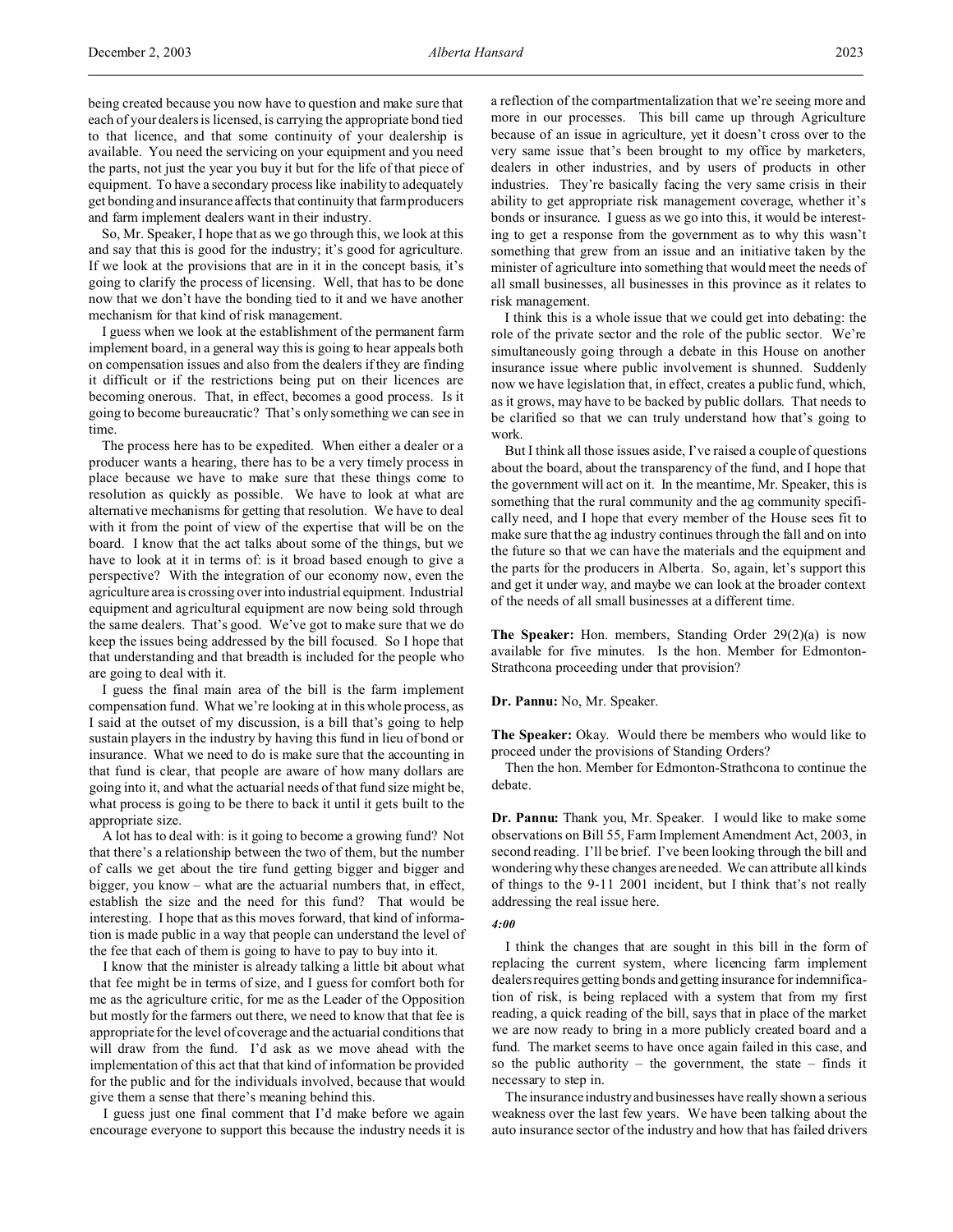and consumers. So all kinds of governments, including the one here in Alberta, are trying to respond to the failure of the insurance industry with respect to the auto insurance area.

But here, again, in the case of farm implements farm dealers and producers are finding it now necessary to seek a new system of risk management and indemnification of risk through public means. I'm not opposing this; all I'm doing is trying to draw attention to how this sort of market madness is giving way, once again, to finding more publicly administered means to provide conditions under which producers, agricultural industry players, implement dealers can operate under conditions that provide some degree of security and satisfactory risk management, which has to be addressed if these players have to stay in the field and work on it.

So having said that the market seems to have failed in this case, we've recognized it. We are now turning to other means to replace what the market provided until now, but the arrangements that are being put in place, I think, merit a close scrutiny by this legislature. The farm implement board and its composition, therefore, comes into focus as something that we should pay close attention to to make sure that it represents the interests and stakeholders whose concerns and interests this board has been created to address and that representation be appropriate and that the board's activities be accountable insofar as the legislation can make them accountable.

Similarly, I noticed that in the section on the farm implements compensation fund in the bill on page 10 under funds there seems to be no provision for start-up funds. I wonder if the levies, assessments, and penalties that are referred to here as a source of this fund will be sufficient to provide for the funds that are needed as a startup cost of this new arrangement. I would like the minister to address that issue: whether or not public funds, taxpayers' money will in fact be needed to start up this new venture, and if so, what's the magnitude of the taxpayers' dollar commitment to this?

Secondly, the question of the range of levies and fines and the size of those levies and fines that can be levied by this board both to applications for licences or to the producers who will also come before this board with certain requests. That matter is left, by and large, to regulations. I think some indication of the kind of levies that will come into play as soon as this present arrangement expires at the end of this month should have been indicated in the legislation itself, at least to show that these are the kinds of levies and fines that will become the source of this fund. Without that information being here, one is really not in a position to comment in an informed way on whether or not the provisions of this section, section 39 of the bill, are appropriate, are adequate, and are helpful or punitive. So we don't really know at this stage what the regulations will propose, so it would be good if the minister would comment on that question.

The question of the growth of bureaucracy around the activities of this board and the distribution of the funds from this fund and how large a commitment in terms of staff, in terms of bureaucratic structures and arrangements will be needed and whether those personnel will be funded from the funds or levies or whether or not those funds will come from somewhere else is another question.

So the transparency issue, the accountability issue, the actual size of the funds needed, and such are some of the questions that come to mind on my first reading, and I hope that the minister will address these questions as he gets a chance to do so, Mr. Speaker.

With that, I'll take my seat. Thank you.

**The Speaker:** Standing Order 29(2)(a) is available. Hon. members? Other speakers? The hon. Member for Olds-Didsbury-Three Hills to close the debate.

**Mr. Marz:** Thank you, Mr. Speaker. I appreciate the positive

comments from some of the members that spoke, and I look forward to committee and answering the questions of all the speakers, both positive and not so positive.

Thank you.

[Motion carried; Bill 55 read a second time]

*4:10*head: **Government Bills and Orders** head: Committee of the Whole

[Mr. Shariff in the chair]

**The Deputy Chair:** Hon. members, we'll call the committee to order. Before we proceed with the item on the agenda, may we briefly revert to Introduction of Guests?

[Unanimous consent granted]

### head: **Introduction of Guests**

*(reversion)*

**The Deputy Chair:** Hon. members, seated in the gallery we have a number of visitors: Mr. John Doyle, assistant to the director for international business studies, is hosting a group of manufacturing managers from China. They are here in Alberta through the contributing efforts of the Chiang Foundation and the University of Alberta School of Business. I'll request them all to please rise and be recognized by this Assembly.

# **Bill 53 Insurance Amendment Act, 2003 (No. 2)**

**The Deputy Chair:** Are there any comments, questions, or amendments to be offered with respect to this bill? The hon. Member for Medicine Hat.

**Mr. Renner:** Thank you, Mr. Chairman. I'm pleased to have an opportunity to speak to Bill 53 at committee. As you know, the committee stage is where the clause-by-clause analysis of the bill takes place. I listened intently to much of the debate at second reading, and while there were a few specific questions, much of the debate at second reading had to do with the overall philosophy of the bill. Frankly, I didn't hear a lot of time spent dealing with the detail of the bill in it. So I look forward to that as we begin the discussion at committee stage.

I think, Mr. Chairman, just to set the stage for some detailed discussion at committee, I'd like to spend just a little bit more time talking about what is in this bill, what are the clauses of the bill that we will be discussing at committee stage. Also, I have a government amendment that I will be introducing at the conclusion of my comments. Before I do that, I do want to just make some general comments.

Mr. Chairman, there are really three sections in Bill 53. The first section deals with the establishment of a rate-setting board, talks about the composition of the board, how members of the board are appointed, and all of the things related to any kind of a government board. It also talks about the duties of the board and establishes and gives the regulation-making authority to the minister to establish duties of the board.

The second section of the bill deals with the process by which premiums are calculated and establishes the ability to have underwriting guidelines established through regulations. As I think most members are aware, the intent is to put in place a benchmark grid that would establish the maximum premiums that insurers could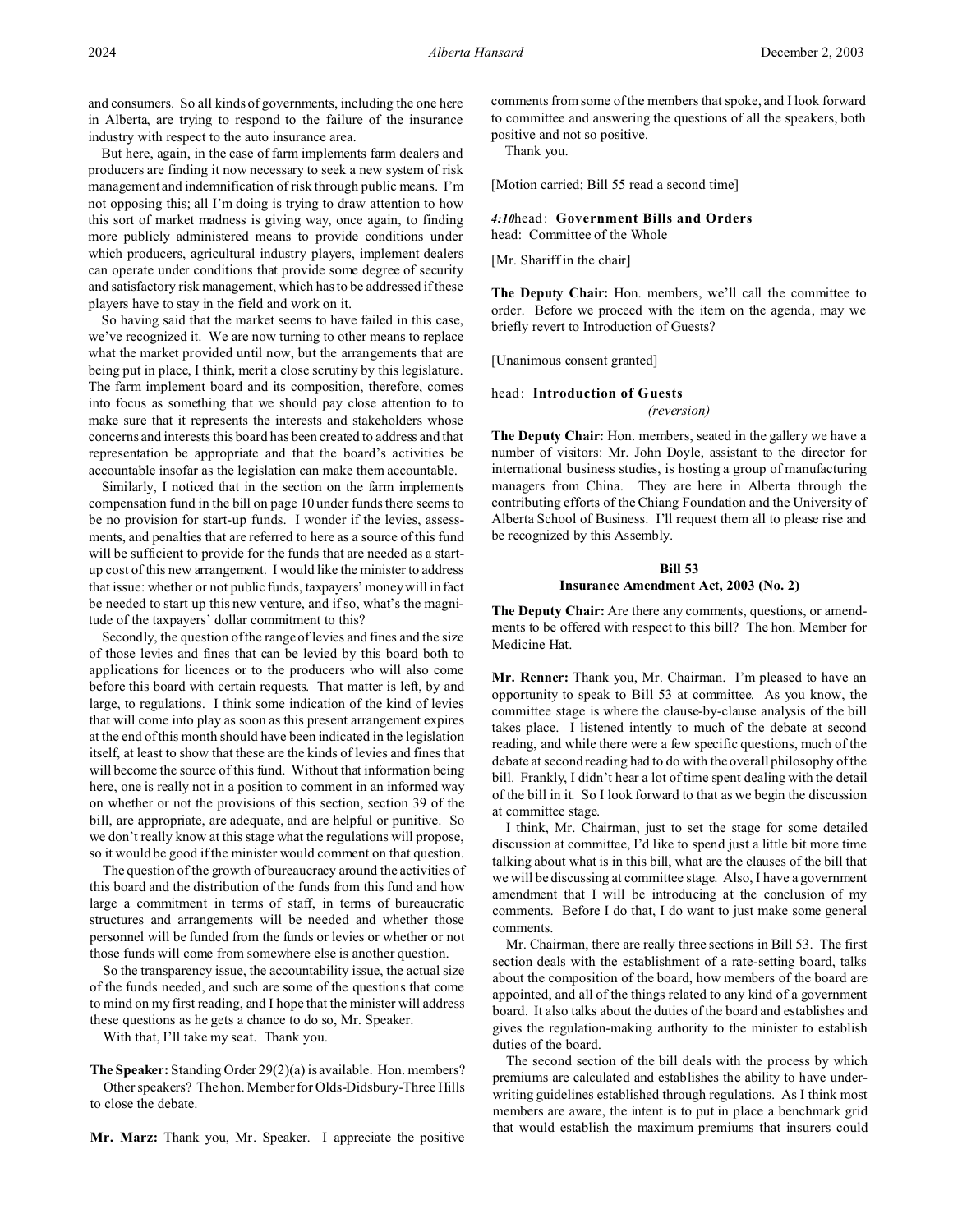All of that is again established through regulation. Much of the work related to this bill remains to be done. Even after this House deals with the bill, there will be a considerable amount of work to be done in consultation with all of the relevant stakeholders as we develop the necessary regulations to implement the bill.

The final part of this bill, if we think about it in three sections, has to do with changes to the benefits that are paid as a result of insurance. As all members, I think, are aware, insurance creates a pool. The premiums that all individuals pay go into a pool from which there needs to be an adequate source of funds to provide for damages when individuals find it necessary to claim from insurance. So that pool has to provide the necessary amount of funds to compensate injured individuals, to compensateindividuals who have property damage, to compensate and to cover all the costs of delivering the insurance, to pay brokers the fees that are associated with the role that they play in insurance, and also to provide for some return on investment and cover the costs of the insurance company. That overall pool has to be sufficiently large to provide for all of that, but for the purposes of the discussion today the most important part of that pool is to ensure that there are sufficient funds to pay out the benefits.

The bill provides for some changes to the benefits, the first being an increase in benefits under section B, medical benefits, from \$10,000 to \$50,000. It also provides for regulation-making authority to develop protocol related to how individual injured parties access the treatment and how that treatment, in turn, is paid for and the compensation out of that insurance pool.

The other changes on the benefits side that this bill deals with are the changes that were contemplated in Bill 33. For the information of members Bill 33, while it's still on the Order Paper, is not intended to proceed any further, and the provisions in Bill 33 which apply in Bill 53 have been incorporated into Bill 53.

So in this bill we have a section that deals with changing the compensation to individuals for lost income to net versus gross. As I have explained to members in the past, when someone receives compensation for income replacement through an insurance payment, that payment is not subject to income tax. Therefore, it makes sense that the amount that would be paid would be the net amount, the amount that the individual was actually out of pocket. Had the accident not occurred, the individual would have earned that income through alternative sources that would have been subject to income tax.

The other part of Bill 33 which is incorporated in this bill has to do with collateral payments, when an individual ends up getting paid twice for the same injury. It's referred to colloquially as doubledipping. What the bill does is clearly establish that when an individual has coverage through a disability program of one sort or another, the automobile insurer is responsible only for topping up on income replacement over and above what the individual is receiving from the other insurance company.

The effect is that it should be revenue neutral to the affected party. If I am injured, whether I'm injured in an automobile accident or I'm injured in some other way, a skiing accident or whatever, if I have disability insurance, my disability insurance will pay me to the limits of the disability insurance. Then I'm entitled to recover over and above that full income replacement should I have been injured in an automobile accident, because in that particular case this is a tort action, where someone has caused harm to me, and I'm entitled to recover.

### *4:20*

It also provides for all the necessary regulations to implement the limit on pain and suffering for minor injuries. That includes the definition of what is a minor injury. It includes the protocols that will be established so that there is consistent implementation of that definition of minor injury. There will be a consistent protocol for all health providers so that when an individual is being treated, all health providers will be very clear on what the protocol is with respect to a minor injury – any injury, for that matter – related to an automobile accident.

Also, it will provide for a protocol on treatment so that every injured Albertan will be eligible to have the best possible treatment based upon an established protocol that's agreed upon by experts in the field, experts far more knowledgeable than I on this matter but nevertheless experts in the field.

So that is sort of a 10-minute overview of how the detail of Bill 53 rolls out.

Now, I mentioned, Mr. Chairman, that I had a government amendment that I wanted to introduce at this time. I have two amendments. I think what I would like to do is deal with them separately. I'll deal with them one at a time. So at this time, if I could ask for the indulgence of the table to distribute the amendment that refers to section 18.

**The Deputy Chair:** Hon. member, just for clarification, you have two amendments, and you want to deal with them separately. Is that correct?

**Mr. Renner:** Yes, that's correct.

**The Deputy Chair:** Okay. We shall refer to the first one as amendment A1 and the second one as amendment A2. I guess we can distribute both of them.

**Mr. Renner:** I'd rather just move them one at a time.

**The Deputy Chair:** Well, we'll deal with the first one, then, as amendment A1.

**Mr. Renner:** Yes.

**The Deputy Chair:** You may proceed.

**Mr. Renner:** As this amendment is being circulated, do you want me to wait until members have a chance to have a look at it?

**The Deputy Chair:** Yes. Just give a few seconds.

While the amendment is being distributed, may we briefly revert to Introduction of Guests?

[Unanimous consent granted]

head: **Introduction of Guests** *(reversion)*

**The Deputy Chair:** The hon. Minister of Community Development.

**Mr. Zwozdesky:** Thank you, Mr. Chairman. It's a great pleasure for me to introduce to you and through you to all members of the House some very special guests who are in the members' gallery observing proceedings today. I'll ask them to rise, if they would, as I introduce them: Mr. Tim Uppal; Hari Uppal, his father; Satwant Uppal, his mother; Gurdial Gill, grandmother; and two teachers who are visiting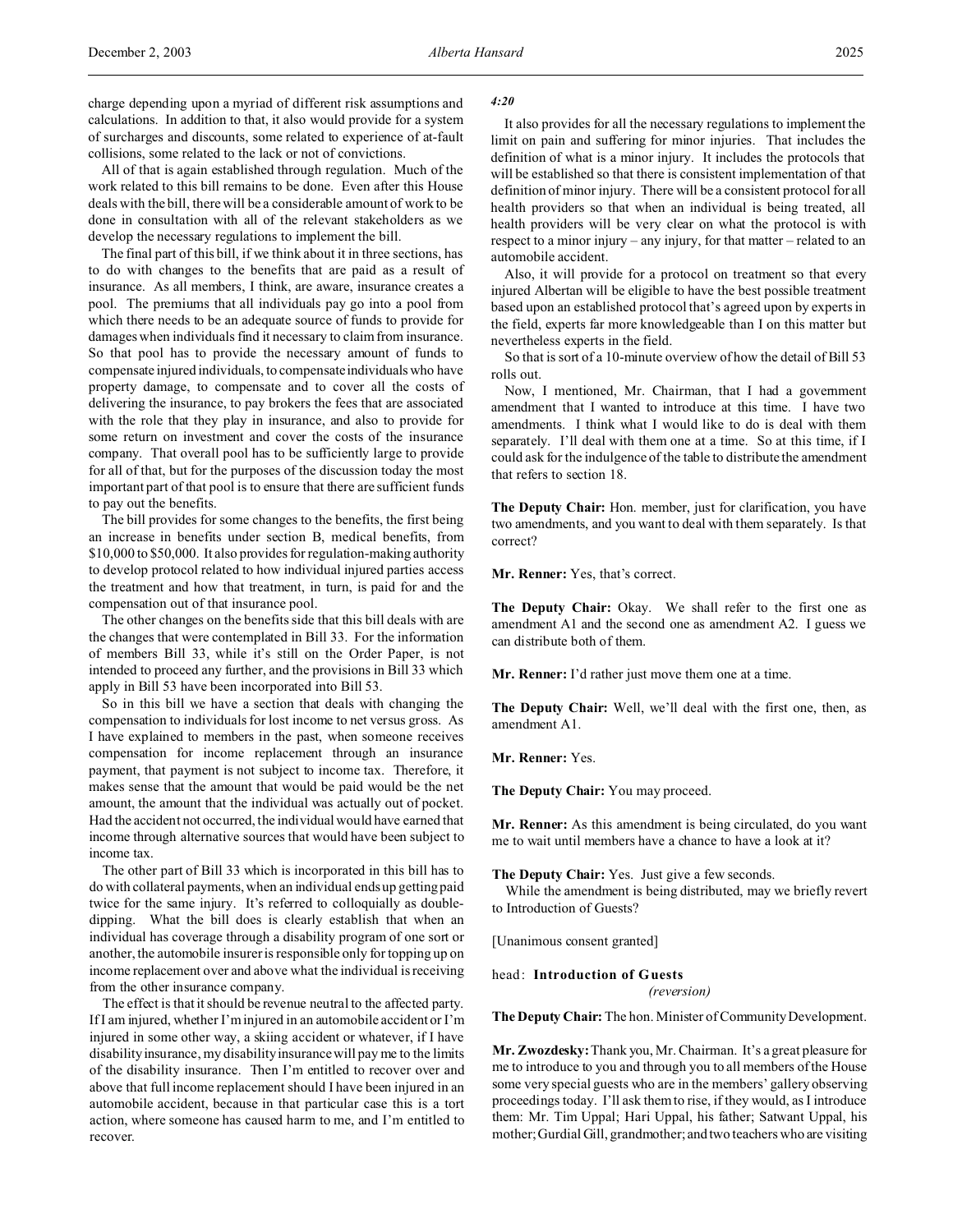us from Punjab, Ravinder Grewal and Gurcharan Grewal. [remarks in Punjabi] May God bless you. Everything belongs to God. May God always be remembered and victorious. [as submitted] Would you please welcome our very special members who are here today from the Sikh community. Thank you very much for coming.

# **Bill 53 Insurance Amendment Act, 2003 (No. 2)** *(continued)*

**The Deputy Chair:** Hon. Member for Medicine Hat, you may proceed now.

**Mr. Renner:** Thank you, Mr. Chairman. This amendment is an amendment to the section of the bill that deals with the requirement that an insurer give notice if they intend to withdraw from the Alberta marketplace. It's designed to give an orderly transition, so if for whatever reason an insurer determines that they are no longer going to be providing insurance in this marketplace, they're required to give 180 days' notice. This is to provide for a smooth transition. It's also to provide for the Superintendent of Insurance to have a good handle on which companies are doing business in Alberta, which companies for whatever reason have an intention to withdraw from the market.

However, while it provides for a provision that requires that 180 days' notice be given, it does not have any converse type of consequence if the insurer, in fact, decides at the end of the 180 days not to cease to do business in the province. This causes concern in a number of ways. It puts a great deal of uncertainty into the marketplace. A company could indicate to the superintendent that they wish to withdraw from the marketplace. A lot of time and energy would be spent in preparing for the departure of that company from the marketplace, and then at the end of the day the company decides: no, we changed our mind and we're staying after all.

We want companies to be very clear and understand what the consequences are of making such a decision to depart from the Alberta marketplace, so what this amendment does is provide for provisions that the company will have to follow should they decide, after giving notice, that they wish to re-enter the marketplace. It gives the superintendent authority to put restrictions and conditions on the return of that company. It also provides for regulationmaking power to establish a period of time that contracts could not be issued in the province of Alberta after the notice of termination is given.

So I think that this is a good amendment. It brings, again, some certainty back into the marketplace. The intention of the change of the requirement for notice was to bring certainty, but if insurance companies choose to abuse the six months' notice, rather than bringing certainty, we could in fact be bringing uncertainty into the marketplace. So all this amendment does is make it very clear to insurers that if they are going to give notice of departure from the Alberta marketplace, they should do so and give serious consideration to it and ensure that they actually mean it and are not, for lack of a better term, bringing forward an idle threat to do so.

So at this point I encourage all members to support this amendment, and I look forward to hearing debate from others on this amendment.

*4:30*

**The Deputy Chair:** The hon. Member for Edmonton-Gold Bar.

**Mr. MacDonald:** Thank you very much, Mr. Chairman. I have some questions at this time for the hon. Member for Medicine Hat in regard to amendment A1 to the Insurance Act. Specifically, I can understand where the hon. member is coming from by changing subsection (6), but again there are other deficiencies in this legislation in regard to public notice to consumers. I'm not going to make reference to those sections at this time because we're simply to talk about the amendment A1 and direct our comments to the proposed section 661.

However, in the unfortunate event that would cause the withdrawal by an insurer from the business of automobile insurance in this province, what notification will there be? Certainly, there are going to be directions by the superintendent, but what notification will there be to consumers of this withdrawal? Consumers have, in my view, a right to know, and also the other members of the insurance industry, the brokers. What role will they have to play in this? How will they become aware of a potential situation?

Thank you.

**The Deputy Chair:** The hon. Member for Medicine Hat.

**Mr. Renner:** Thank you, Mr. Chairman. Actually, to the Member for Edmonton-Gold Bar, the amendment before the House now doesn't deal with the requirement for notification. The requirement for notification is in the main bill itself. What this does is add an additional requirement onto the requirement for notification that says that once the notification has been given, there are some terms that the superintendent has at his disposal to ensure that that notification was given seriously and that the superintendent (a) should take appropriate action to prepare for the departure of a company and (b) should that company decide that at the end of the day they do not wish to leave, they have to understand that there are some consequences involved in that and that they shouldn't be making the notice of withdrawal lightly and that it should be a serious notice and not just a threatened notice of departure.

[Motion on amendment A1 carried]

**Mr. Renner:** Mr. Chairman, I apologize for the confusion. There have been some ongoing discussions among House leaders. The second amendment that I referred to earlier was actually a suggestion of the Member for Edmonton-Gold Bar. I think it merits support by the Assembly, and there has been a back-and-forth discussion about whether it would be introduced as a government amendment or an amendment by the Member for Edmonton-Gold Bar, and at this time I would suggest that the Member for Edmonton-Gold Bar introduce this amendment.

Apparently the amendment is not available for distribution at this time other than in the form of a government amendment, so at this time, Mr. Chairman, I will encourage all members to participate in the debate on the bill itself. If there are any questions on the clauses of the bill, I'll be more than happy to answer those questions, and then when the amendment proposed by Edmonton-Gold Bar arrives, we can ask him to introduce that amendment and have the discussion at that time.

**The Deputy Chair:** The hon. Member for Edmonton-Gold Bar.

**Mr. MacDonald:** Thank you, Mr. Chairman. Yes. At committee at this time I certainly have a few comments in regard to Bill 53, and there are other amendments as well.

Certainly, with the Insurance Amendment Act we are seeing sweeping regulations dealing with a broad range of matters in regard to insurance. When you compare what has happened in this province with skyrocketing insurance rates to what has happened in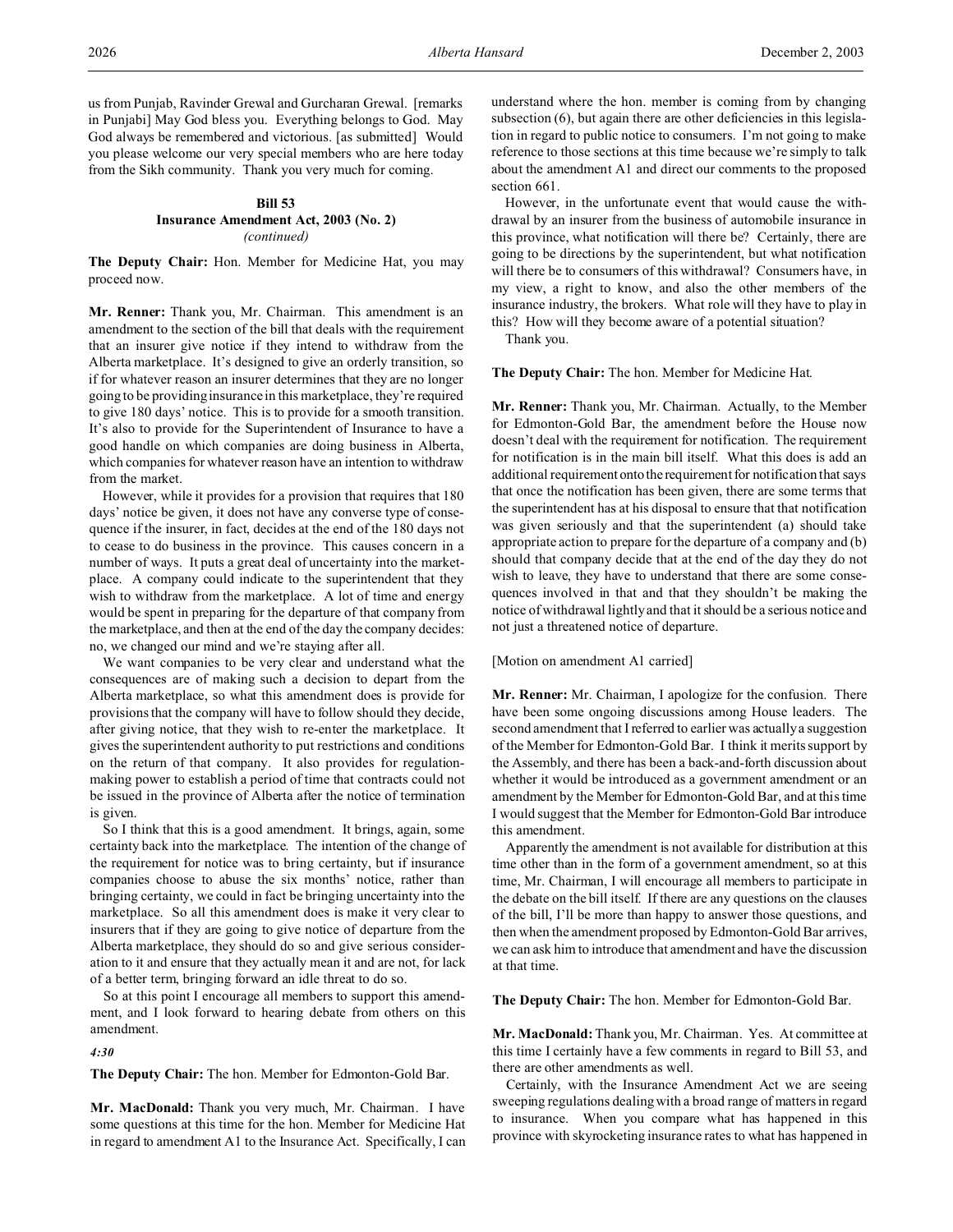other provinces, particularly in the western part of Canada, there are some remarkable differences.

But when we look at this bill and we look at the issues around base capital, hopefully there are no problems, but if there are problems, how are consumers to know? We don't deal with any rollbacks of skyrocketing insurance premiums in this bill. We deal with the Automobile Insurance Board. I certainly would like to see more care and concern for plain language in this legislation so consumers can fully understand not only this legislation but also plain language in automobile insurance policies.

The issues around public notice – there is so much in this bill, and I look forward to discussing it and debating it with all hon. members of this Assembly. This is probably, before we get changes, unless this bill is defeated, the only opportunity for public consultation in regard to this matter, and that's why it is very, very important that we have a full exchange of views on auto insurance and its regulations in this province and essentially, Mr. Chairman, who should provide auto insurance as a mandatory financial services product to Alberta consumers.

Now, we can look at the whole issue of skyrocketing insurance premiums for drivers in this province, and we can lay the blame at the foot of anyone, but I don't think we can play the blame game. I don't think it's fair to blame the innocent victims. I don't think it's fair to restrict or limit in any way awards, the reduction of those awards, by the amount of income tax or CPP contributions or employment insurance premiums.

This whole idea of the definition of minor injury being left to regulations. Again, I said that there are sweeping regulations dealing with a broad range of matters in this bill, and I and consumers of this province, Mr. Chairman, would be much more comfortable if those ideas were outlined exactly in the statute, not left to regulation.

However, Mr. Chairman, the freeze of auto insurance premiums that's outlined in this bill I think was a good first start. Now, when that occurred, there were a lot of questions about how that was going to happen. I for one, a consumer in this province, when my renewal notice came due on November 25, saw an increase in my premium, and that was after the Premier made the announcement that there would be a freeze.

**An Hon. Member:** It's all your speeding tickets.

**Mr. MacDonald:** No. I have no speeding tickets. I have no speeding tickets to date.

Now, when you look at all the consumers, about 8 percent of consumers or maybe even greater will be eligible for some form of rebate after this freeze. However this is going to work, they will be eligible for a freeze. The freeze is a good start, but we can't just simply allow the run-up of auto insurance premiums for three years and then suddenly say: we're going to have a freeze. There has to be a rollback as well, Mr. Chairman. The Official Opposition back in August asked that there be a freeze and a rollback. The insurance industry had certainly returned to profitability.

## *4:40*

Now, the government members had been at that time deeply divided on the issue of auto insurance, and they were discussing this issue, as I understand it, among themselves for weeks. It was the hon. Member for Lethbridge-East who suggested and urged that there be an immediate rollback and freeze of auto insurance premiums. At that time, before this bill was tabled, we on this side of the House thought it would be appropriate that there would be a rollback to March 2002 levels.

Has the insurance industry returned to profitability? Well, there was a leaked letter from the hon. Member for Edmonton-Calder to the hon. Member for Medicine Hat, who has been doing a very able job, in my opinion, as co-chair of the Automobile Insurance Reform Implementation Team. It's not the public process that I thought we should have, but a guy has to live with it. That letter proves just how deeply divided not only the government caucus is but Albertans are on this whole issue of auto insurance. For some government members to state that the insurance industry has certainly returned to a very profitable level is an indication that there needs to be a much-needed break for drivers.

At this time, Mr. Chairman, I have an amendment. I believe we could call it A2, and if I could have a page, please, to bring this to the table. Shall I continue or wait until all hon. members have it?

**The Deputy Chair:** Just wait for a few seconds.

**Mr. MacDonald:** Thank you.

**The Deputy Chair:** Hon. members, we shall refer to this amendment as amendment A2.

The hon. Member for Edmonton-Gold Bar.

**Mr. MacDonald:** Thank you very much. At this time I would like to move amendment A2 to Bill 53, the Insurance Amendment Act, 2003 (No. 2). Mr. Chairman, for the benefit of the House I would like to move that Bill 53, Insurance Amendment Act, 2003 (No. 2), be amended in section 17 in the proposed section 661.1 by adding the following after subsection (1):

- (1.1) Effective January 1, 2004, premiums of an insured are rolled back 15%.
- (1.2) The Lieutenant Governor . . . may make an order respecting the rollback mandated under subsection (1.1).
- (1.3) Subsections (3) to (7) apply to an order made under subsection (1.2).

Now, we certainly need this, and this is an ideal opportunity for all members of this Assembly to once again reconsider and vote for rollbacks for Alberta consumers of a mandatory financial product, which is auto insurance. Drivers have had to pay more, and they have not been given a justification for why they are now paying more.

I know that everyone should get a second chance, and I think that this is an ideal opportunity for this government to recognize that not only is a freeze good enough, but there has to be a rollback as well. When we look at this legislation, this Bill 53, running this bill through the Legislative Assembly as it is only guarantees that Albertans will pay more for insurance in the long run.

Last week the government hastily took down a rate calculator on its insurance web site after consumers alerted the media that insurance premiums would increase under the government's new insurance policy. Surely after that issue and how quickly we removed that web site – some other members may describe that web site as fairytales.com.

**An Hon. Member:** That one's taken. Somebody already took that one.

**Mr. MacDonald:** That one is not taken.

The citizens have through that web site discovered the truth about this proposed bill. One way for the government to make amends to the citizens is to vote for a 15 percent rollback.

Now, when we look at how much money could be saved if this government is serious about protecting consumers from high insurance rates, then you will vote along with us in supporting this 15 percent rollback. The rate freeze was just the first step. If we are serious about providing Alberta drivers financial relief from the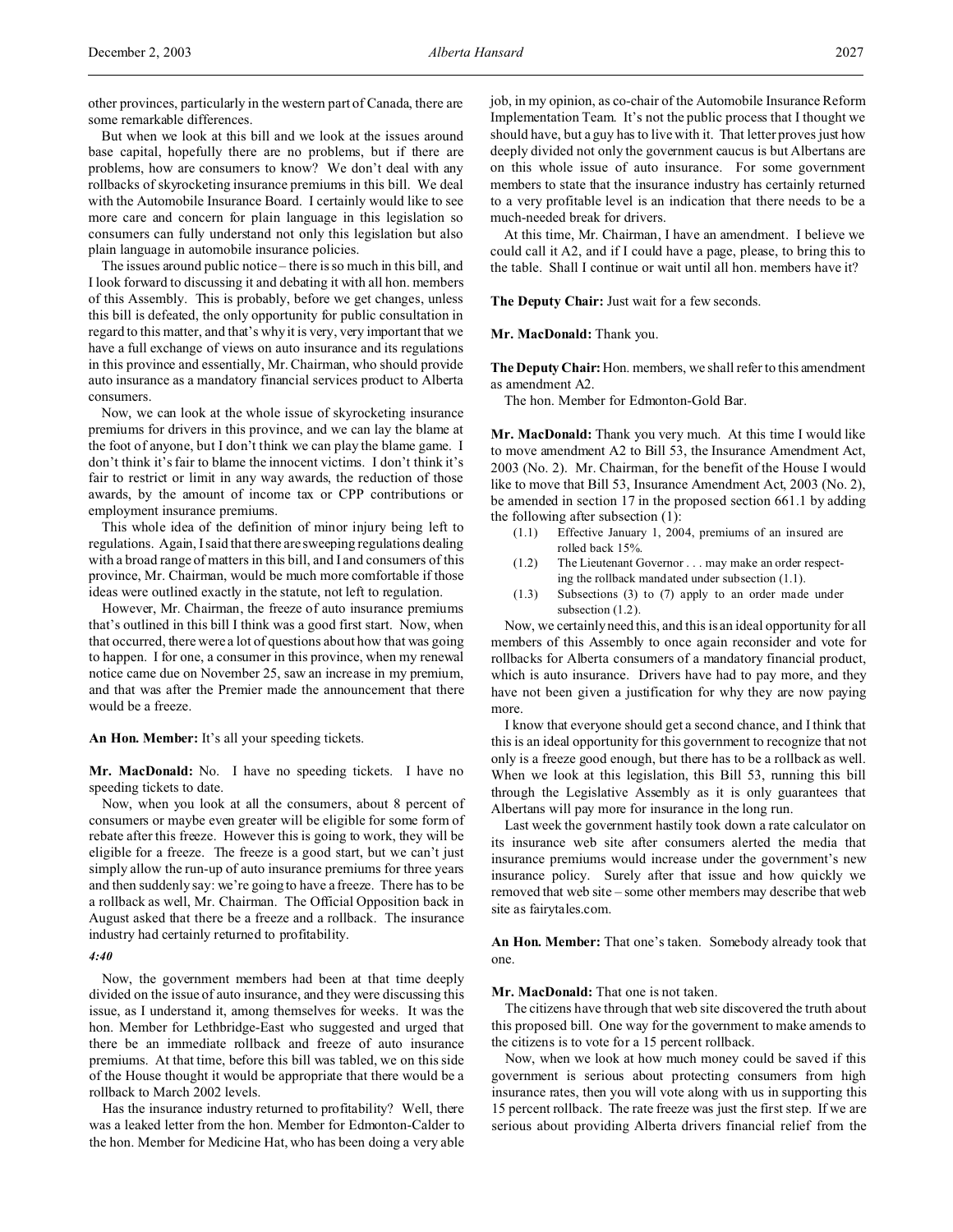outrageous insurance premium increases for their automobiles, we have to look at rolling back the rates.

When you look at how much money we're talking about here – there's roughly \$1 billion in third-party liability automobile insurance premiums sold in this province. That is a significant sum of money. If we were to roll back for Albertans the third-party liability portion of their auto insurance, it would mean a saving of over \$400,000 per day to all Alberta drivers.

That, Mr. Chairman, is what we have to do. I would urge all hon. members of this Assembly to consider again amendment A2 and put the interests of Alberta consumers first.

The industry, as the hon. Member for Edmonton-Calder pointed out earlier in the summer, has returned to profitability. There's no doubt that the insurance industry is on sound financial footing, but some consumers in this province are not as a result of their high insurance costs. All drivers need a break.

**Dr. Taft:** Every car needs brakes too.

**Mr. MacDonald:** Every car needs brakes. We have to put the brakes on high auto insurance premiums with a freeze, and we have to put the whole process in reverse and roll back premiums by 15 percent.

I urge all members to support this amendment A2. Thank you.

**The Deputy Chair:** The hon. Member for Medicine Hat.

**Mr. Renner:** Thank you, Mr. Chairman. I mentioned at the conclusion of my comments the last time I was up that the Member for Edmonton-Gold Bar had brought forward an amendment that merited support. Unfortunately, this is not it. There will be one coming from Edmonton-Gold Bar that I am prepared to support and I will encourage members to support, but, hon. members, this is not it.

### *4:50*

Let me talk a little bit about the nature of rollbacks. I heard the member say that the industry is making profits, so I guess he thinks that because the industry is making profits, this Assembly should be entitled to, then, unilaterally without consultation arbitrarily just roll back all premiums by 15 percent whether or not those premiums happen to be some that are ridiculously high, the ones that the government bill before us will be dealing with, or whether there are some premiums that, quite frankly, Mr. Chairman, are reflective of what a competitive marketplace can do.

There are a significant number of Albertans who have insurance at reasonable rates, and they have insurance at reasonable rates because individuals with a long-term safe driving record, with a good driving record, are the individuals that the insurance companies have been keying in on for the last couple of years and have been very, very competitive. The problem, Mr. Chairman, comes if something goes wrong. When you have a slight loss of concentration that results in a fender bender, that very competitive low rate of insurance that you've been enjoying for the last 20 years is all of a sudden gone overnight. We've seen that repeatedly, and that's what the government is addressing through this legislation.

It's simplistic kinds of solutions like this that get us in trouble. We can't unilaterally just say: you will roll back your premiums by 15 percent. What we can do is say that the way the insurance business is operating in this province right now is unacceptable. It is penalizing many drivers and charging many drivers in this province premiums far in excess of what they should be paying, so we have to put rules in place that will bring some sense back to the insurance industry. Unilateral rollbacks of 15 percent won't do any good. We'll end up with some drivers paying far below what they

should be paying, and, Mr. Chairman, if you happen to be one of the drivers that's in the facility program paying \$10,000 a year, a 15 percent rollback takes you to \$8,500, which is still ridiculously high. So that's why these kinds of simplistic solutions don't work.

I urge all members to defeat this amendment.

**The Deputy Chair:** The hon. Member for Edmonton-Centre.

**Ms Blakeman:** Thank you. Well, with respect, I'm urging all members to support this amendment, and I'd like to thank my colleague from Edmonton-Gold Bar for introducing this. This is exactly what Albertans have been asking for.

The Member for Medicine Hat keeps calling it simplistic, but I think Albertans would argue that to have the insurance industry get involved in what they called rate shock and raise rates continually over about a 14-month period to the point where everyone was experiencing rate shock on their rates and then to get into such upheaval – I understand this also created great upheaval in the government caucus, to the point where the Premier had to come in and say: that's it; we've got a freeze in place. What should've come with that should've been a rollback.

I know that part of what I believe caused the swifter action on this particular issue was the result of the election in the Maritimes and then the result of the election in Ontario. Certainly, they recognized that what their own citizens were looking for was a rollback, and I think that what should have worked hand in glove with the freeze here in Alberta is exactly this rollback.

I know that my colleague had tried to get a series of amendments approved to negotiate as best we could on behalf of Albertans. You know, if we couldn't get a 15 percent rollback, then we would try for 10 or 5 percent or whatever we could get, because the point was that Albertans are paying far too much money. Now they're frozen into paying far too much money for whatever period of time it takes.

So I think it would have been only fair to have rolled back that 15 percent at the same time you were going to freeze. What we've had done now is that you're frozen at paying the higher rates, and who's getting the benefit of this action? The insurance industry gets the benefit of this action; that's who gets it. You know, every month we're paying that money. Either it's direct withdrawal out of our accounts, or we're writing a cheque to the insurance company. Over and over and over, month after month after month after month we are paying too much money.

So I think this amendment from Edmonton-Gold Bar is saving the government a great deal of embarrassment. This is exactly what should have been done, and I would have thought that they would be grateful that someone stood up and tried to do them a favour by doing what they should have done in the beginning.

**Dr. Taft:** Their faces are full of gratitude.

**Ms Blakeman:** Yeah. Their faces are full of gratitude. I don't think so.

What I would like to do is urge all members to vote in support of this amendment A2, and with that I will call the vote. Thank you very much, Mr. Chairman.

**The Deputy Chair:** The hon. Member for Edmonton-Strathcona.

**Dr. Pannu:** Thank you, Mr. Chairman. I rise to speak on amendment A2 to Bill 53 as we deal with it at the committee stage of debate on the bill. It's difficult to imagine how a bill which is as flawed as this one, a bill that fails as miserably as this one does in meeting the expectations of Alberta drivers, can be improved by simple amendments such as this one. But since the bill is before the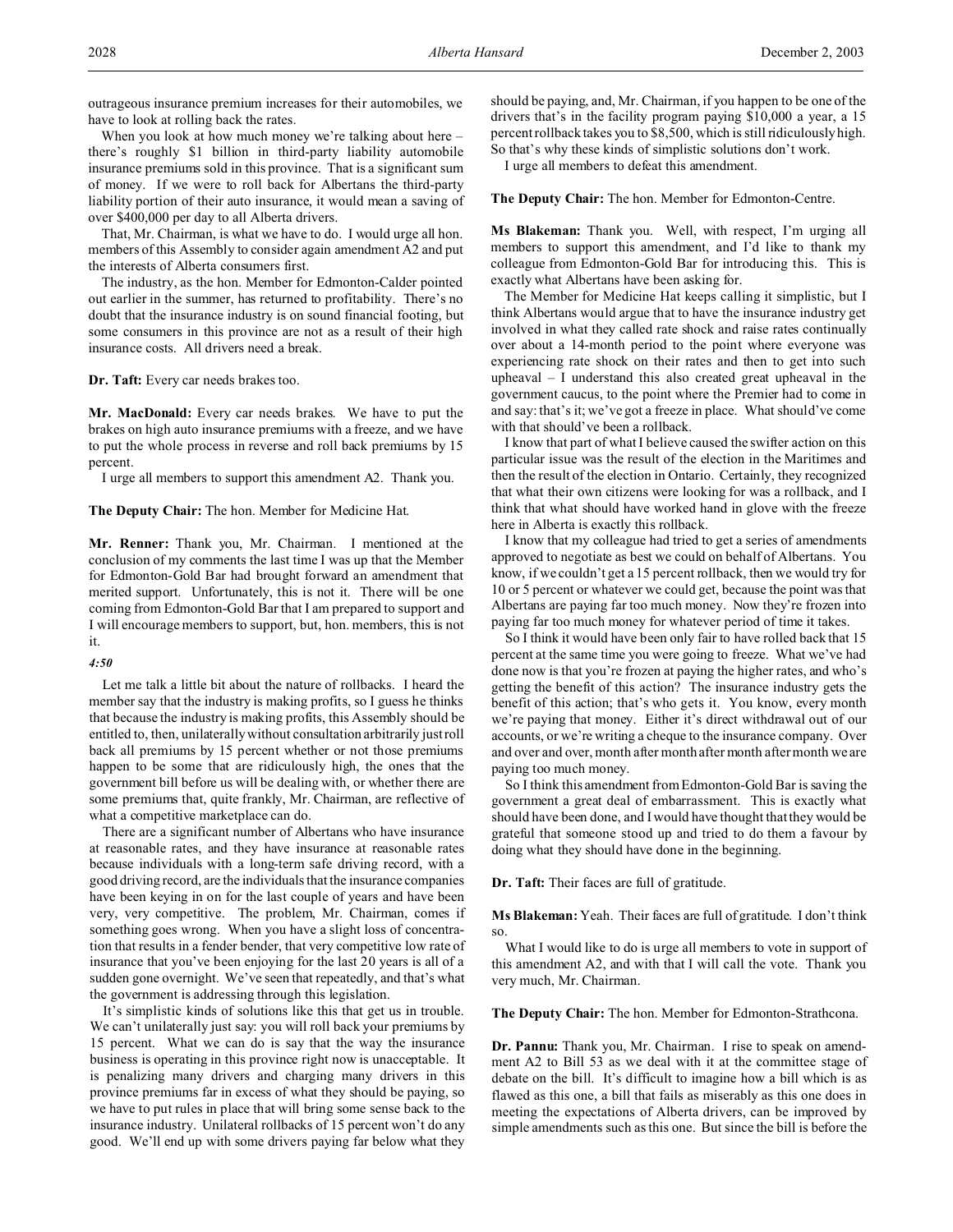House, the best we can do is see if we can amend it to the best of our ability to address those flaws which are very difficult to address as a whole to really fix the bill.

The reason that this amendment is before the House is because the bill itself fails to acknowledge that we need to return to a more sane regime of premiums in this province, a regime that prevailed to some degree until the rates were allowed to increase on average about 57 percent in 2002, thanks to the approval by the Alberta insurance board for applications that were seeking those increases and thanks to the Minister of Finance, on whose watch these exorbitant increases were allowed to proceed. The freeze that's offered by the government and by this bill starts on October 31 or November 1 of this year. They're frozen at that point.

The point that I made during second reading needs to be reiterated here. That freeze really is a shell game. It, in fact, certifies, puts this legislative stamp of approval on those exorbitant rate increases that were sanctioned in 2002. So to vote for the freeze is really to say that the decision was correct and that, therefore, all we need to do is put a legislative seal of approval on it. I can't, frankly, vote for this bill for that reason alone, because doing so would mean approving or collaborating with the government, which, in the first place, sanctioned those exorbitant, simply unjustifiable increases to the tune of 57 percent last year.

## *5:00*

What Albertans are looking for is fairness in the legislation. They don't find it in Bill 53. It is not fair. It still leaves certain parts of the province, such as Edmonton, out on a limb, having to pay higher premiums than other places. There are close to a million Albertans who live in the greater Edmonton area, and they will not receive fairness if this bill is passed.

The second intent of any decent piece of legislation should be to offer Albertans an arrangement which guarantees the lowest cost, the lowest premiums. This bill simply fails to deliver on that expectation. It fails because it has completely overlooked, ignored, rejected, as a matter of fact, the option of public auto insurance, which in the other three western provinces has proven to be the appropriate instrument if the intent is to offer drivers in this province the lowest cost premiums and the highest rate of benefits.

The reason that public auto insurance does that is because it's cheaper to administer that kind of auto insurance plan. With private plans estimates of uninsured motorists range, again, from 10 to 20 percent, and that clearly is unacceptable. This increases the cost to the rest of the drivers, and when a decision is made through legislation to establish compulsory and universal coverage, it follows that there must be an obligation for government to deliver auto insurance at the lowest possible price.

The test of that involves how much of the premium dollar gets back to the motorists in settlement of claims. And on that one, Mr. Chairman, recently published annual financial reports illustrate how the administrative costs of public plans avoid costly administrative duplication and are only one-half as much as those incurred by private insurance companies. Public plans return the maximum of each premium dollar invested by motorists, almost 85 to 90 cents on the dollar, compared to private insurance returns of approximately 70 cents on the dollar. The inclusion of basic compulsory automobile insurance with the licence plate is the most economic and efficient method of delivery.

So we need to do that. We need to have legislation which follows that route and undertakes to implement these measures which will reduce the costs, return the maximum premium dollars back to drivers in the form of coverage and compensation. Supplementary auto insurance is also available, of course, and that can be used.

The point is that the proposal as contained in Bill 53 to allow things as they are to continue in this province will not, cannot deliver premiums that are comparable to the other three provinces. So the question arises: why does Alberta want to be the odd man out? Why does the government of this province want to be the odd government out when the other three provinces, regardless of the kind of government they have, have embraced, have benefited, and are enjoying those benefits over the last so many years because they all have adopted public auto insurance?

That's not the case with Bill 53. It simply denies Albertans the choice of public auto insurance and intends to continue to allow conditions in this province to prevail, which will mean that Albertans will have to pay far higher premiums, enjoy a lot fewer benefits, and allow the insurance companies to drain away the profits that they make from continuing with these private practices out of the province.

So, Mr. Chairman, although 15 percent is not enough to compensate drivers who have been gouged to the tune of 57 percent for the last year or more, it's better than, I suppose, nothing. If Nova Scotia can impose a rollback of 20 percent, if New Brunswick can contemplate taking those actions, why is it that Alberta, where the government must accept the responsibility of having allowed those exorbitant increases to the tune of 57 percent a year ago, can't say: we made a mistake, and we're going to take action and roll back premiums by 15, 20 percent, or whatever, not starting the 1st of November, 2003, but we're going to go back and force insurance companies to return to Albertans the premiums that they gouged them for from the time that those 57 percent increases came into play?

This particular amendment stops short of seeking that kind of redress for all drivers, but it's better than what the bill proposes. So I will, Mr. Chairman, support this amendment for that reason.

Thank you.

[The voice vote indicated that the motion on amendment A2 lost]

[Several members rose calling for a division. The division bell was rung at 5:09 p.m.]

[Ten minutes having elapsed, the committee divided]

[Mr. Shariff in the chair]

| For the motion:     |           |               |
|---------------------|-----------|---------------|
| Blakeman            | MacDonald | Taft          |
| Carlson             | Pannu     |               |
| 5:20                |           |               |
| Against the motion: |           |               |
| Abbott              | Hancock   | McClelland    |
| Ady                 | Herard    | Melchin       |
| Boutilier           | Hlady     | Oberg         |
| Broda               | Horner    | O'Neill       |
| Calahasen           | Jacobs    | Rathgeber     |
| Cao                 | Johnson   | Renner        |
| Cenaiko             | Jonson    | Stelmach      |
| Danyluk             | Knight    | Strang        |
| DeLong              | Lord      | Taylor        |
| Doerksen            | Lougheed  | VanderBurg    |
| Goudreau            | Magnus    | Woloshyn      |
| Griffiths           | Marz      | Zwozdesky     |
| Haley               |           |               |
| Totals:             | For $-5$  | Against $-37$ |
|                     |           |               |

[Motion on amendment A2 lost]